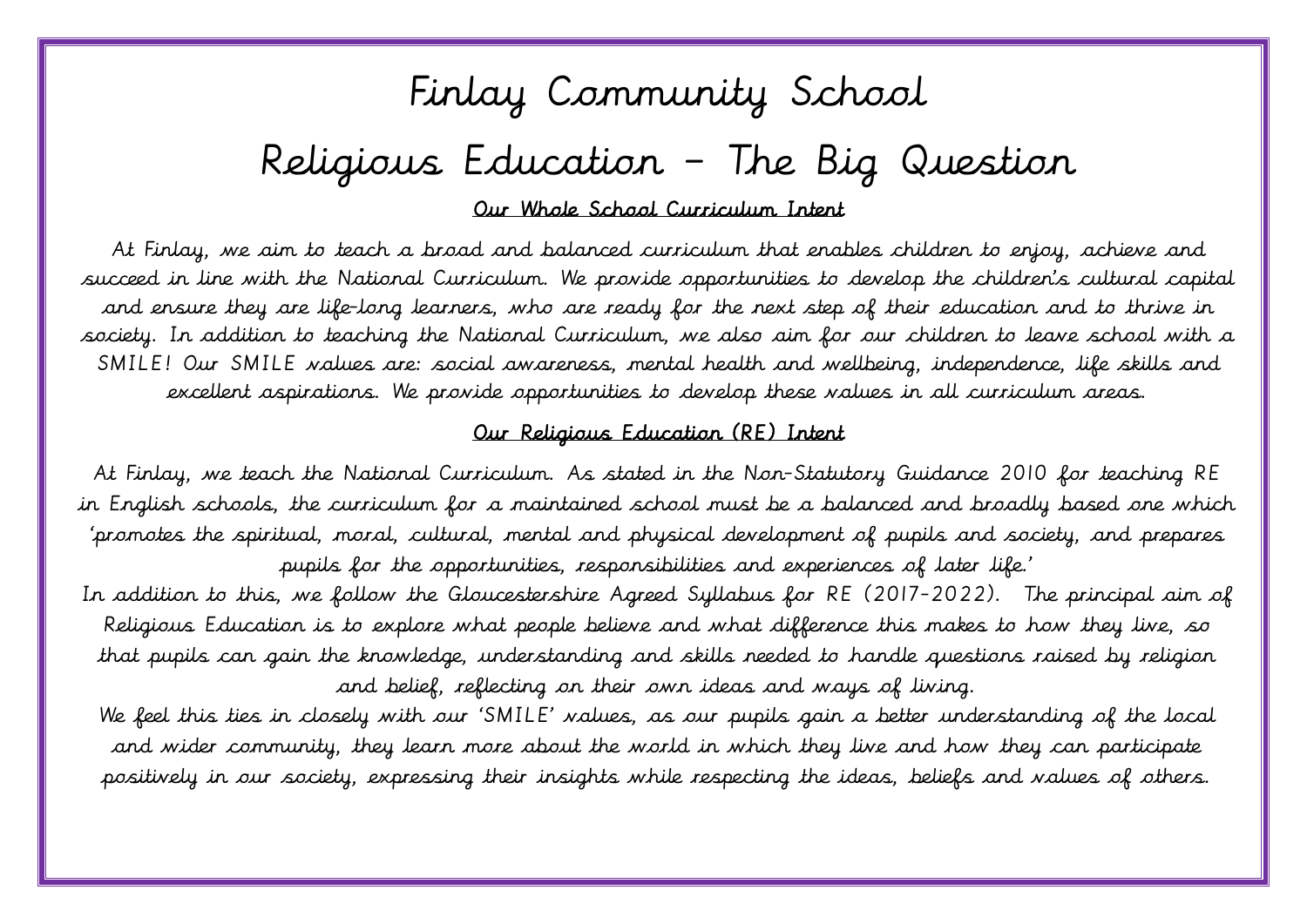#### **Reception**

V

 $\mathbf{I}$ 

F4: Where do we belong? F2: Why is Christmas special for Christians? F1: Why is the word 'God' so important to Christians? F3: Why is Easter so special to Christians? F5: What places are special and why? F6: What times/stories are special and why?

#### **Year 1**

1.10: What does it mean belong to a faith community? 1.1: What do Christians believe God is like? 1.7: Who is Jewish and how do they live? 1.2: Who do Christians say made the world? 1.9: How should we care for the *world* and others. and why does it matter?

| <b>Multi-Faith</b>  | <b>Islam</b>    |
|---------------------|-----------------|
| <b>Christianity</b> | <b>Hinduism</b> |

**Judaism** 

# L2.1: What do Christians learn from the Creation story? L2.2: What is it like for someone to follow God? L<sub>2.9</sub>: How do festivals and worship people? want?

show what matters to a Muslim? L2.10: How do festivals and family life show what matters to Jewish

 $\Box$ 

Н

 $\Box$ 

 $\overline{\phantom{a}}$ 

 $\blacklozenge$ 

L2.4: What kind of world did Jesus

L2.12: How and why do people try to make the world a better place?

1.6: Who is a Muslim and how do they live? Part 1

1.3: Why does Christmas matter to Christians?

1.6: Who is a Muslim and how do they live? Part 2

1.5: Why does Easter matter to Christians?

**Year 2**

1.4: What is the 'good news' Christians believe Jesus brings?

1.8: What makes some places sacred to believers?

## **Whole School Curriculum Overview: Religious Education (The Big Question)**

**Year 4** important for Christians? **Year 3**<br>**Year 5** *Year 5 Vear 5 V2.8: What does it mean to be a* **Year 6** U2.2: Creation and science: conflicting L2.3: What is the Trinity and why is it L2.7: What do Hindus believe God is like? L2.8: What does it mean to be a Hindu in Britain today? L2.5: Why do Christians call the day Jesus died 'Good Friday'? L2.6: For Christians, when Jesus left, what was the impact of Pentecost? L2.11: How and why do people mark the significant events in life? U2.1: What does it mean if Christians U2.8: What does it mean to be a Muslim in Britain today? U2.3: Why do Christians believe Jesus was the Messiah? U2.9: Why is the Torah so important to Jewish people? U2.4: Christians and how to live: What would Jesus do? U2.10: What matters most to Humanists and Christians?  $\bullet$  or complimentary? U2.11: Why do some people believe in God and some people do not? U2.7: Why do Hindus want to be good? U2.5: What do Christians believe Jesus did to save people? U2.6: For Christians, what kind of king is Jesus? U2.12: How does faith help people when life gets hard?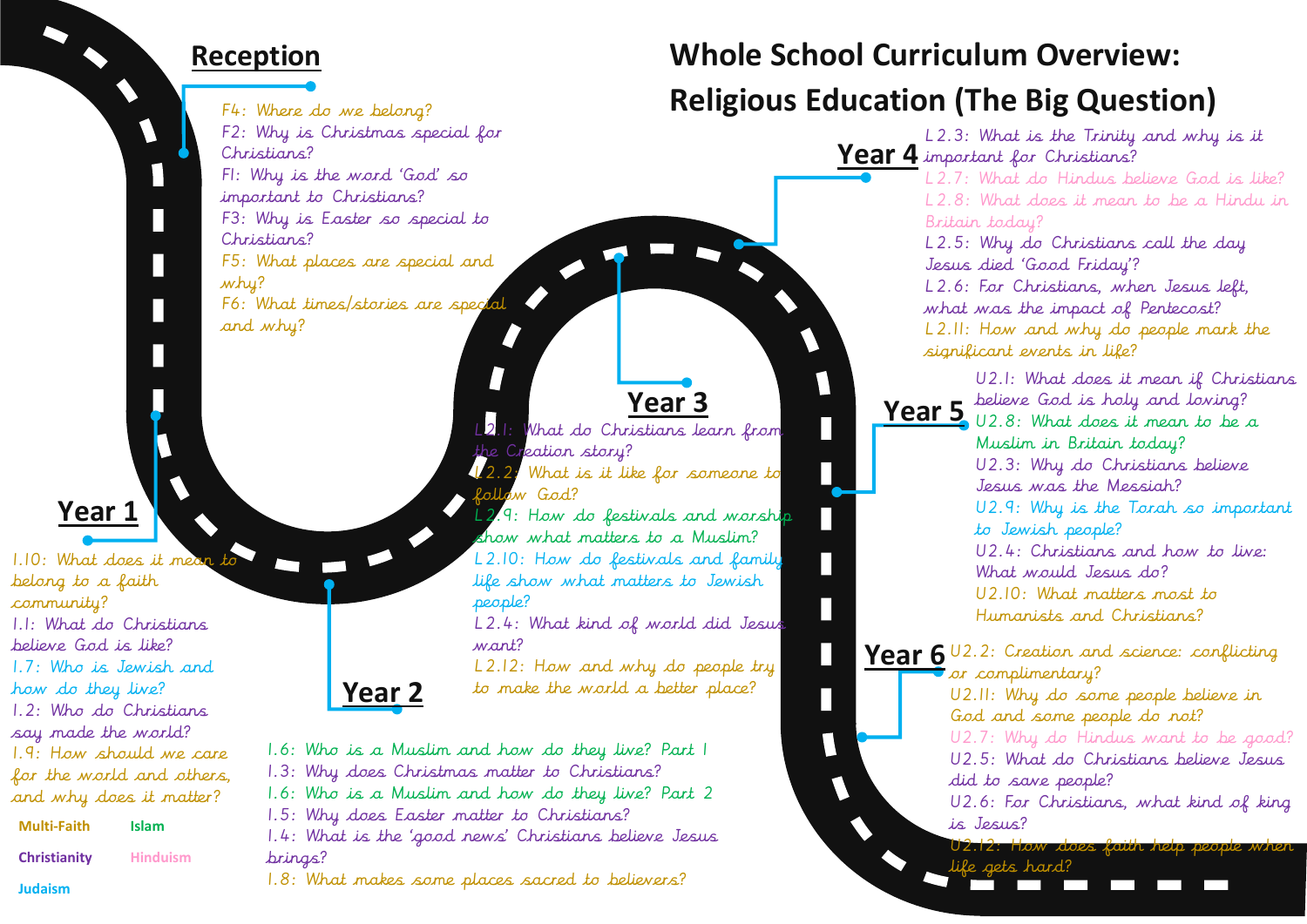## **Computing Coverage Term by Term (EYFS – Year 6)**

|                             |                                                                                              | Autunn Tern                                                                           |                                                                                                                                                                     | Spring Term                                                                                                                                                                                  | Summer Term                                                                                                                                             |                                                                                                                                                                              |  |
|-----------------------------|----------------------------------------------------------------------------------------------|---------------------------------------------------------------------------------------|---------------------------------------------------------------------------------------------------------------------------------------------------------------------|----------------------------------------------------------------------------------------------------------------------------------------------------------------------------------------------|---------------------------------------------------------------------------------------------------------------------------------------------------------|------------------------------------------------------------------------------------------------------------------------------------------------------------------------------|--|
|                             | Autumn 1                                                                                     | Autumn 2                                                                              | Spring 1                                                                                                                                                            | Spring 2                                                                                                                                                                                     | Summer 1                                                                                                                                                | Summer 2                                                                                                                                                                     |  |
| Pre-School<br>'I wonder'    | Who is who?<br>Who lives at your<br>house?<br>How do you feel?<br>What happens in<br>autumn? | Who lives, far, far<br>away?<br>What happens in<br>Winter?<br>Christmas               | What is beyond the<br>clouds?<br>What would I find<br>on a treasure<br>island?<br>Could I walk with<br>dinosaurs?<br>What would I find<br>in the the <i>woods</i> ? | Who helps me when<br>I am hurt?<br>Who helps my pet if<br>they are hurt?<br>Who can check my<br>teeth?<br>How can I be safe<br>on the road?                                                  | What would I find<br>on the farm?<br>What would I find<br>at the <b>zoo</b> ?<br>What would I find<br>under the sea?<br>What would I find<br>on safari? | How do plants grow?<br>How do mini beasts<br>grow?<br>What happens in summer?<br>Who helps me at school?                                                                     |  |
|                             |                                                                                              | Begin to develop<br>positive attitudes<br>about the<br>differences<br>between people. |                                                                                                                                                                     |                                                                                                                                                                                              | Begin to<br>understand the<br>need to respect<br>and care for the<br>ratural<br>environment and<br>all living things.                                   | Develop their sense of<br>responsibility and<br>membership of a<br>community.(PSED)<br>Continue developing<br>positive attitudes about<br>the differences between<br>people. |  |
| Reception                   | It's Good to<br>be Me                                                                        | Let's Celebrate                                                                       |                                                                                                                                                                     | Once Upon a Time                                                                                                                                                                             | Are we nearly<br>there yet?                                                                                                                             | Moving on up!                                                                                                                                                                |  |
| Religious<br>Education Unit | Where do we<br>belong?<br>(F4)                                                               | Why is<br>Christmas<br>special for<br>Christians? (F2)                                | Why is the<br>word 'God' so<br>important to<br>Christians? (FI)<br>Build<br>constructive<br>and respectful                                                          | Why is Easter<br>special to<br>Christians? (F3)<br>Understand that<br>some places are<br>special to members<br>of their community.<br>Recognise that<br>people have<br>different beliefs and | What places are<br>special and<br>why? (F5)                                                                                                             | What times/stories<br>are special and<br>why? (F6)<br>See themselves as<br>an individual (PSED)<br>Express their<br>feelings and                                             |  |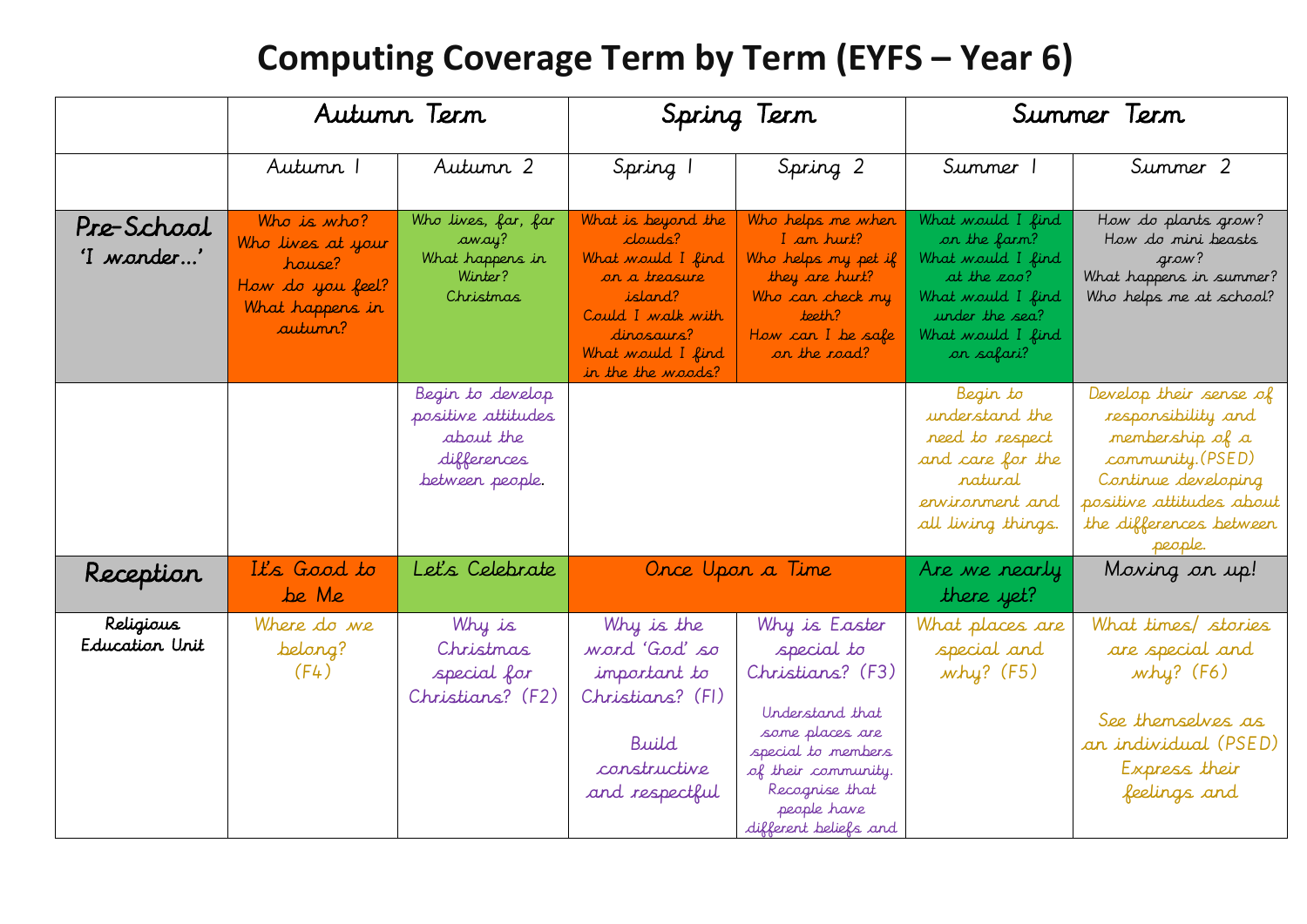|                             |                                                                           |                                                                 | relationships<br>(PSED)                                                                | celebrate special<br>times in different<br>ways.                                                     |                                                                                    | consider the feelings<br>of others. (PSED)                                                  |  |
|-----------------------------|---------------------------------------------------------------------------|-----------------------------------------------------------------|----------------------------------------------------------------------------------------|------------------------------------------------------------------------------------------------------|------------------------------------------------------------------------------------|---------------------------------------------------------------------------------------------|--|
| Year 1                      |                                                                           | Finlay Toy Factory                                              | Where oh Where is Finlay Bear                                                          |                                                                                                      |                                                                                    | The Great Space Race                                                                        |  |
| Religious<br>Education Unit | What does it<br>mean to belong<br>to a faith<br>community?<br>(Unit 1.10) | What do<br>Christians<br>believe God is<br>like?<br>(Unit 1.1)  | Who is Jewish & how do they<br>live?<br>(Unit 1.7 - Double Unit)                       |                                                                                                      | Who do<br>Christians say<br>made the<br>world?<br>(Unit 1.2)                       | How should we care<br>for the world and<br>others, and why<br>does it matter?<br>(Unit 1.9) |  |
| Year 2                      |                                                                           | Heroes in History<br>Florence Nightingale and Mary<br>Seacole   |                                                                                        | Around the World in  Days<br>Passport theme                                                          |                                                                                    | The Great Fire of London & The<br>Tudars                                                    |  |
| Religious<br>Education Unit | Who is a<br>Muslim and<br>how do they<br>live - Part I<br>(Unit 1.6)      | Why does<br>Christmas<br>matter to<br>Christians?<br>(Unit 1.3) | Who is a<br>Muslim and<br>how do they<br>$live - Part 2$<br>(Unit 1.6)                 | Why does<br>Easter matter to<br>Christians?<br>(Unit 1.5)                                            | What is the<br>'good rews'<br>Christians<br>believe Jesus<br>brings?<br>(Unit 1.4) | What makes some<br>places sacred to<br>believers?<br>(Unit 1.8)                             |  |
| Year 3                      |                                                                           | Rock and Roll!<br>Stone Age and Iron Age                        |                                                                                        | Deadly Disasters                                                                                     |                                                                                    | Navigating the Nile<br>Ancient Egyptians                                                    |  |
| Religious<br>Education Unit | What do<br>Christians learn<br>from the<br>Creation story?<br>(Unit L2.1) | What is it like<br>for someone to<br>follow God?<br>(Unit 12.2) | How do<br>festivals and<br>warship show<br>what matters to<br>a Muslim?<br>(Unit L2.9) | How doe<br>festivals and<br>family life<br>show what<br>matters to<br>Jewish people?<br>(Unit L2.10) | What kind of<br>world did<br>Jesus want?<br>(Unit L2.4)                            | How and why do<br>people try to make<br>the world a better<br>place?<br>(Unit L2.12)        |  |
| Year 4                      |                                                                           | Rotten Romans<br>Glorious Glevum                                |                                                                                        | Journey to the River Sea!<br>Come Sail with Me!                                                      | Ancient Greeks<br>Olympics                                                         |                                                                                             |  |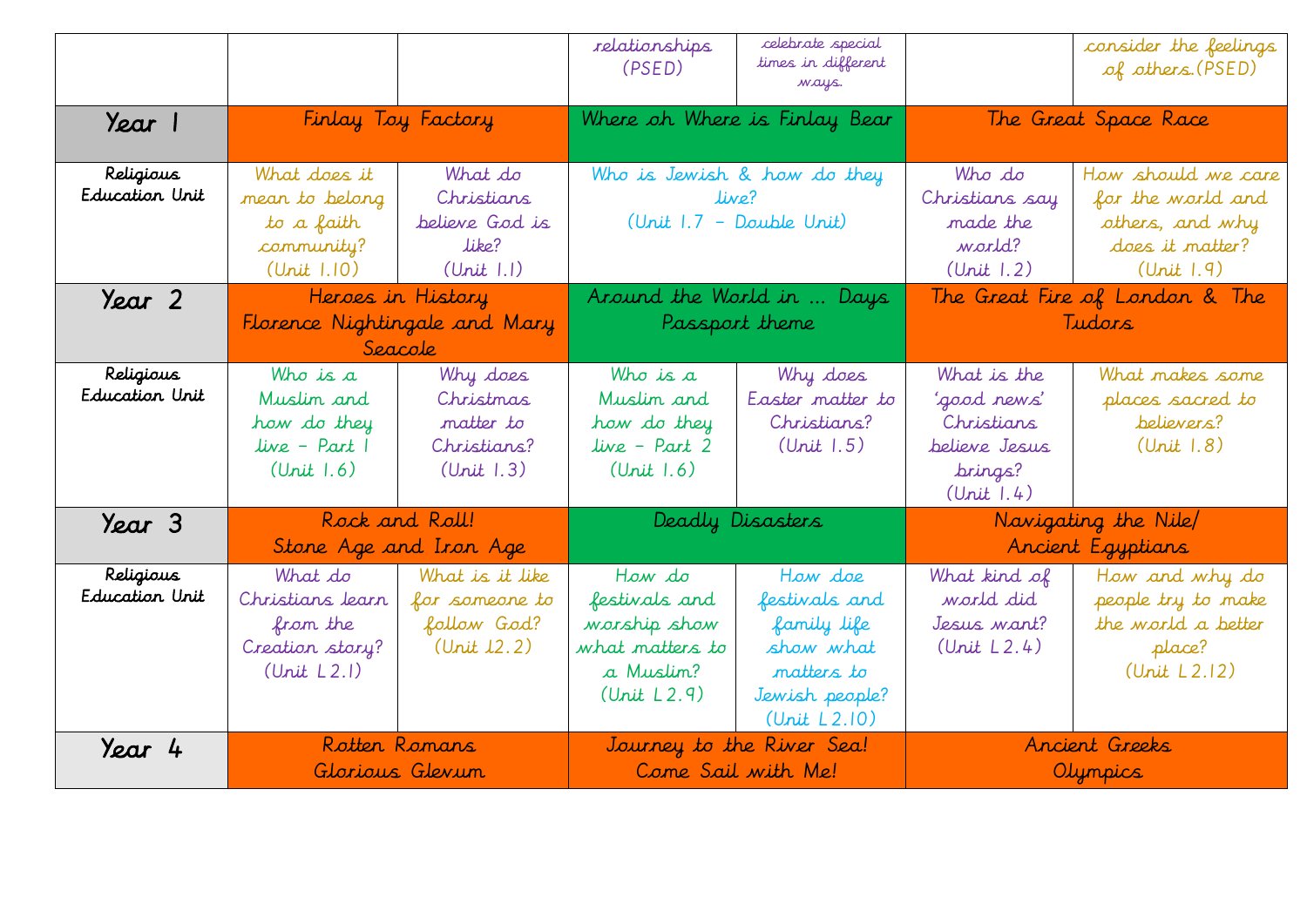| Religious      | What is the     | What do Hindus    | What does it     | Why do                     | For Christians,                 | How and why do           |  |  |
|----------------|-----------------|-------------------|------------------|----------------------------|---------------------------------|--------------------------|--|--|
| Education Unit | Trinity and why | believe God is    | mear to be a     | Christians call            | when Jesus                      | people mark the          |  |  |
|                | is it important | like?             | Hindu in Britain | the day Jesus              | left, what was                  | significant events in    |  |  |
|                | for Christians? | (Unit L2.7)       | today?           | died 'Good                 | the impact of                   | life?                    |  |  |
|                | (Unit L2.3)     |                   | (Unit L2.8)      | Friday'?                   | Pentecost?                      | (Unit L2.11)             |  |  |
|                |                 |                   |                  | (Unit L2.5)                | (Unit L2.6)                     |                          |  |  |
| Year 5         | Chocolate!      |                   |                  | Deforestation              | Invaders and Settlers - Saxons, |                          |  |  |
|                |                 | Ancient Maya      |                  | The Rainforest - North and | Vikings and Mayans              |                          |  |  |
|                |                 |                   |                  | South America              |                                 |                          |  |  |
| Religious      | What does it    | What does it      | Why do           | Why is the                 | Christians and                  | What matters most        |  |  |
| Education Unit | mear if         | mean to be a      | Christians       | Tarah so                   | how to live:                    | to Humanists and         |  |  |
|                | Christians      | Muslin in         | believe Jesus    | important to               | 'What would                     | Christians?              |  |  |
|                | believe God is  | Britain today?    | was the          | Jewish people?             | Jesus do?'                      | (Unit U2.10)             |  |  |
|                | holy and        | (unit U2.8)       | Messiah?         | (Unit U2.9)                | (Unit U2.4)                     |                          |  |  |
|                | loving?         |                   | (Unit U2.3)      |                            |                                 |                          |  |  |
|                | (Unit U2.1)     |                   |                  |                            |                                 |                          |  |  |
| Year 6         |                 | We'll Meet Again! |                  | Lce Explorer               |                                 | Let Me Entertain You!    |  |  |
|                | World War 2     |                   |                  | Arctic and Antarctica      |                                 | History of Entertainment |  |  |
| Religious      | Creation and    | Why do some       | Why do Hindus    | What do                    | For Christians,                 | How does faith           |  |  |
| Education Unit | Science:        | people believe in | want to be       | Christians                 | what kind of king               | help people when         |  |  |
|                | conflicting or  | God and some      | good?            | believe Jesus              | is Jesus?                       | life gets hard?          |  |  |
|                | complimentary?  | people do not?    | (Unit U2.7)      | did to 'save'              | (Unit U2.6)                     | (Unit U2.12)             |  |  |
|                | (Unit U2.2)     | (Unit U2.11)      |                  | people? (U2.5)             |                                 |                          |  |  |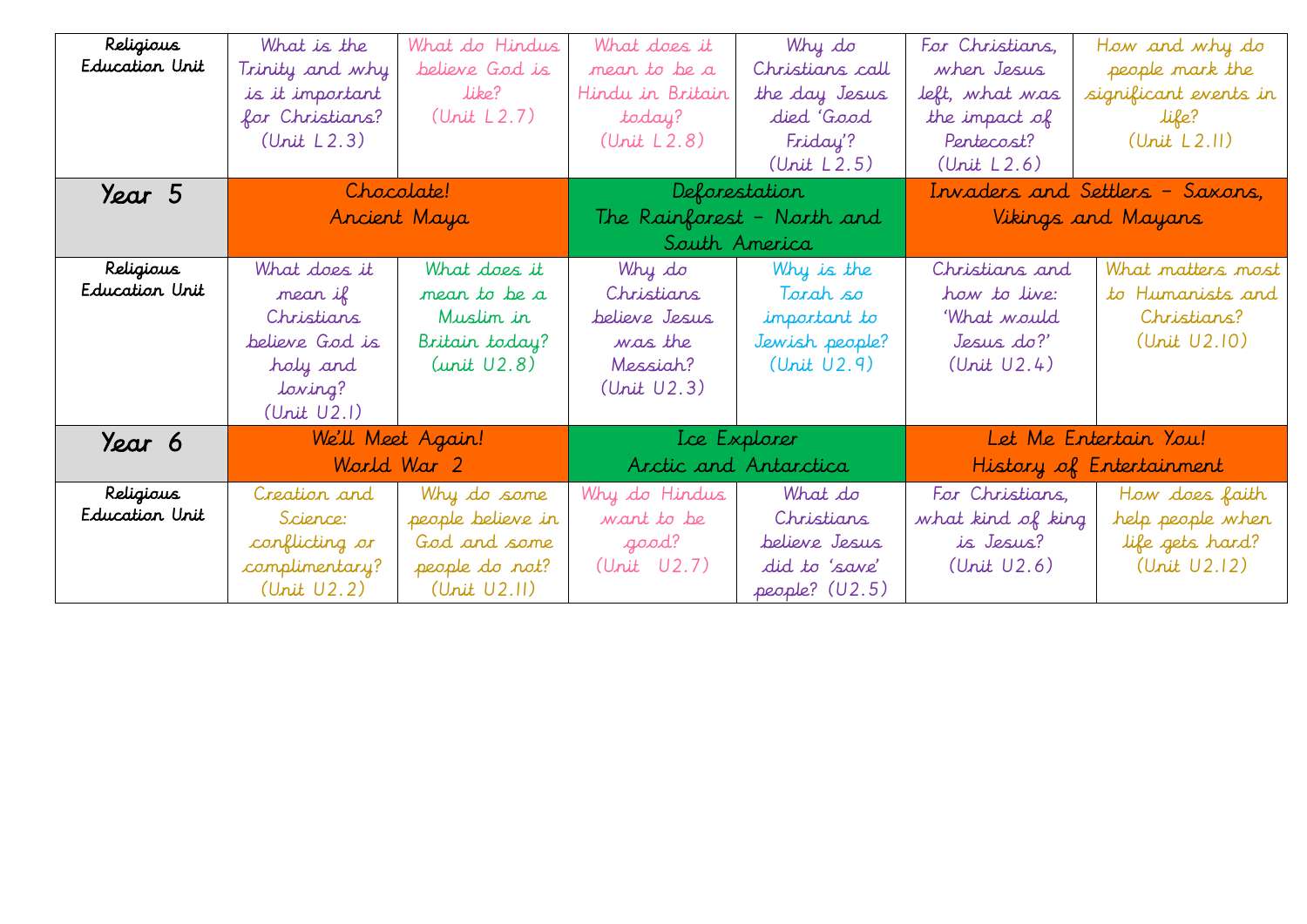# **Progression of Knowledge, Skills and Understanding in the National Curriculum**

### **Religious Education: The Big Question (Glos Agreed Syllabus)**

|            | Reception        | Year 1            | Year 2 | Year 3 | Year 4 | Year 5             | Year 6 |
|------------|------------------|-------------------|--------|--------|--------|--------------------|--------|
| FI:<br>God | Talk about       | I dentify what a  |        |        |        | I dentify some     |        |
|            | things they find | parable is        |        |        |        | different biblical |        |
| God<br>1.1 | interesting,     |                   |        |        |        | texts, using       |        |
|            | puzzling or      | Tell the story of |        |        |        | technical terms    |        |
| $U2.1$ God | wonderful and    | the Lost Son      |        |        |        | accurately         |        |
|            | also about their | from the Bible    |        |        |        |                    |        |
|            | own experiences  | simply and        |        |        |        | Explain            |        |
|            | and feelings     | recognise a link  |        |        |        | connections        |        |
|            | about the world  | with the          |        |        |        | between biblical   |        |
|            |                  | Christian idea    |        |        |        | texts and          |        |
|            | Retell stories,  | of God as a       |        |        |        | Christian ideas    |        |
|            | talking about    | forgiving Father  |        |        |        | of God, using      |        |
|            | what they say    |                   |        |        |        | theological terms  |        |
|            | about the        | Give clear,       |        |        |        |                    |        |
|            | world, God,      | simple accounts   |        |        |        | Make clear         |        |
|            | human beings     | of what the       |        |        |        | connections        |        |
|            |                  | story means to    |        |        |        | between Bible      |        |
|            | Think about the  | Christians        |        |        |        | texts studied &    |        |
|            | wonders of the   |                   |        |        |        | what Christians    |        |
|            | natural world,   | Give at least     |        |        |        | believe about      |        |
|            | expressing ideas | two egs of a      |        |        |        | God; eg through    |        |
|            | and feelings     | way in which      |        |        |        | how cathedrals     |        |
|            |                  | Christians show   |        |        |        | are designed       |        |
|            | Say how &        | their belief in   |        |        |        |                    |        |
|            | when Christians  | God as loving     |        |        |        | Show how           |        |
|            | like to thank    | & forgiving       |        |        |        | Christians put     |        |
|            | their creator    |                   |        |        |        | their beliefs into |        |
|            |                  | Give an eg of     |        |        |        | practice in        |        |
|            | Talk about what  | how Christians    |        |        |        | warship            |        |
|            | people do to     | put their beliefs |        |        |        |                    |        |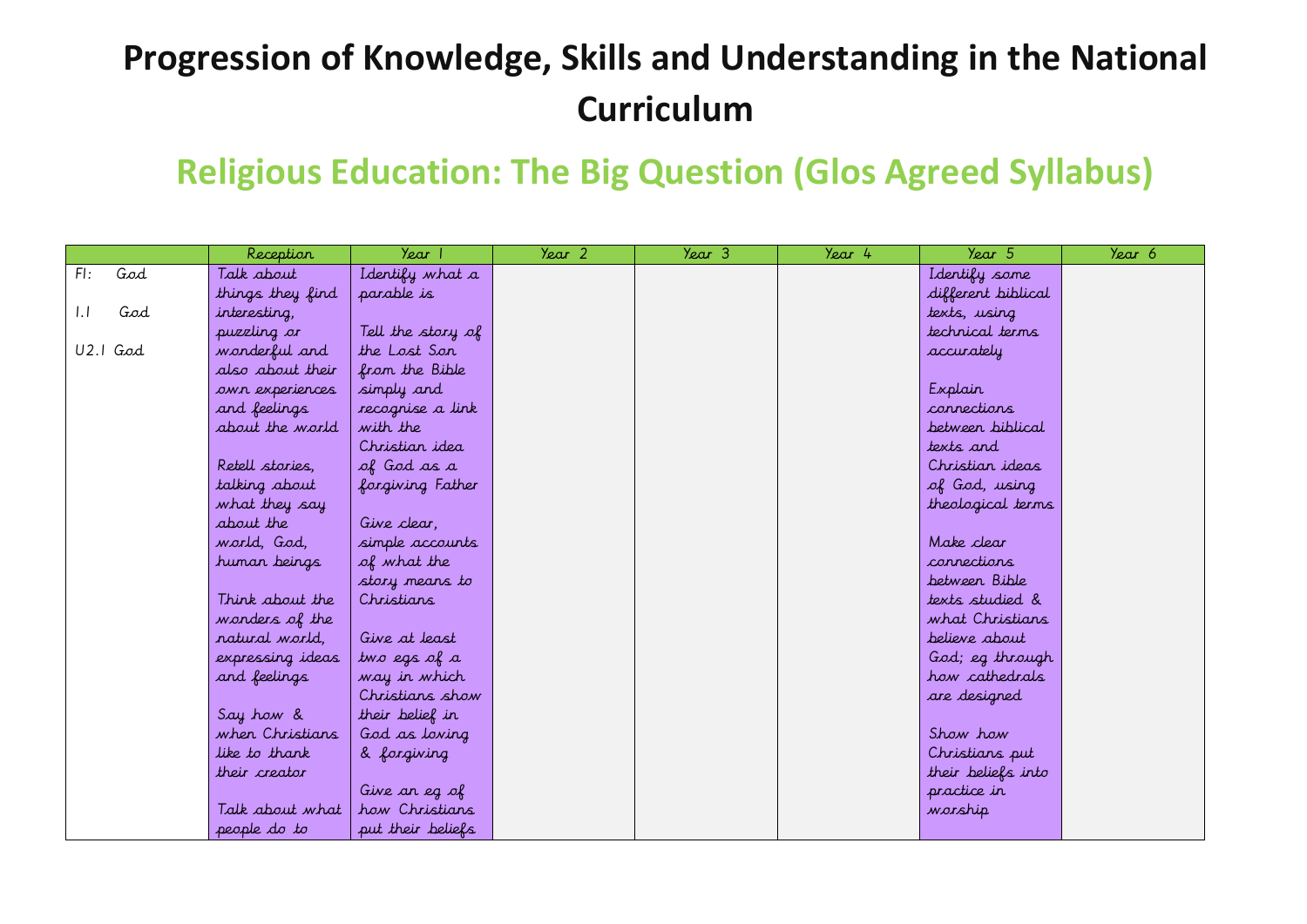|                 | mess up the     | into practice in  |                   | Weigh up how      |                 |
|-----------------|-----------------|-------------------|-------------------|-------------------|-----------------|
|                 | world and what  | warship           |                   | biblical ideas &  |                 |
|                 | they do to look |                   |                   | teachings about   |                 |
|                 | after it        | Think. talk &     |                   | God as holy &     |                 |
|                 |                 | ask questions     |                   | loving might      |                 |
|                 |                 | about whether     |                   | make a            |                 |
|                 |                 | they can learn    |                   | difference in the |                 |
|                 |                 | anything from     |                   | world today,      |                 |
|                 |                 | the story for     |                   | developing        |                 |
|                 |                 | themselves,       |                   | insights of their |                 |
|                 |                 | exploring         |                   | own.              |                 |
|                 |                 | different ideas   |                   |                   |                 |
|                 |                 |                   |                   |                   |                 |
|                 |                 | Give a reason     |                   |                   |                 |
|                 |                 | for the ideas     |                   |                   |                 |
|                 |                 | they have and     |                   |                   |                 |
|                 |                 | the connections   |                   |                   |                 |
|                 |                 | they make,        |                   |                   |                 |
| Creation<br>1.2 |                 | Retell the story  | Place the         |                   | Identify what   |
|                 |                 | of creation from  | concepts of God   |                   | type of text    |
| L2.1 Creation   |                 | Genesis 1:1-23    | and Creation on   |                   | some Christians |
|                 |                 |                   | a timeline of the |                   | say Genesis 1   |
| U2.2 Creation   |                 | Recognise that    | Bible's 'Big      |                   | is, & its       |
|                 |                 | 'Creation' is the | Story'            |                   | purpose         |
|                 |                 | beginning of the  |                   |                   |                 |
|                 |                 | 'big story' of    | Make clear links  |                   | Taking account  |
|                 |                 | the Bible         | betweer Genesis   |                   | of the context, |
|                 |                 |                   | Ch I and what     |                   | suggest what    |
|                 |                 | Say what the      | Christians        |                   | Genesis   might |
|                 |                 | story tells       | believe about     |                   | mean, &         |
|                 |                 | Christians about  | God & creation    |                   | compare their   |
|                 |                 | God, Creation &   |                   |                   | ideas with      |
|                 |                 | the world         | Recognise the     |                   | ways in which   |
|                 |                 |                   | story of The      |                   | Christians      |
|                 |                 | Give at least     | Fall' in Genesis  |                   | interpret it,   |
|                 |                 | one eg of what    | Ch 3 gives an     |                   | showing         |
|                 |                 | Christians do to  | explanation of    |                   | awareness of    |
|                 |                 | say 'thank you'   | why things go     |                   | different       |
|                 |                 | to God for        | wrong in the      |                   | interpretations |
|                 |                 | Creation          | warld             |                   |                 |
|                 |                 |                   |                   |                   | Make clear      |
|                 |                 |                   |                   |                   | connections     |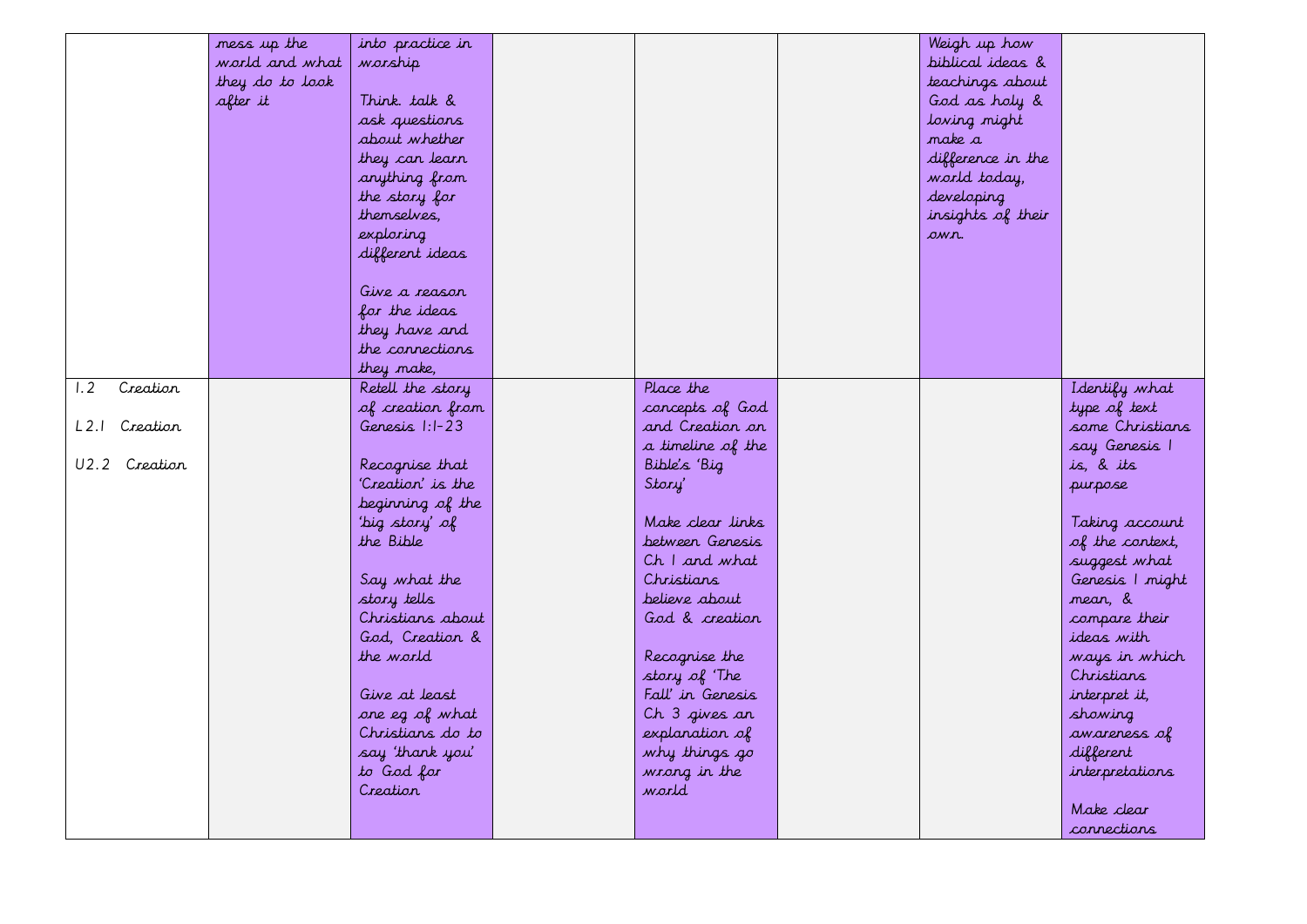|               |                 | Think, talk &    |                 | Describe what     |                 | between Genesis   |
|---------------|-----------------|------------------|-----------------|-------------------|-----------------|-------------------|
|               |                 | ask questions    |                 | Christians do     |                 | I and Christian   |
|               |                 | about living in  |                 | because they      |                 | belief about God  |
|               |                 | an amazing       |                 | believe God is    |                 | as Creator        |
|               |                 | warld            |                 | Creator (eg:      |                 |                   |
|               |                 |                  |                 | follow God,       |                 | Show              |
|               |                 | Give a reason    |                 | wonder at how     |                 | understanding     |
|               |                 | for the ideas    |                 | amazing God's     |                 | of why many       |
|               |                 | that they have   |                 | creation is, care |                 | Christians find   |
|               |                 | & the            |                 | for the Earth)    |                 | science & faith   |
|               |                 | connections they |                 |                   |                 | go together       |
|               |                 | make between     |                 | Describe how      |                 |                   |
|               |                 | the Christian    |                 | and why           |                 | I dentify key     |
|               |                 | Jewish Creation  |                 | Christians might  |                 | ideas arising     |
|               |                 | story & the      |                 | pray to God,      |                 | from their study  |
|               |                 | world they live  |                 | say sarry &       |                 | of Genesis 1 &    |
|               |                 | in.              |                 | ask for           |                 | comment on        |
|               |                 |                  |                 | forgiveness       |                 | how far these     |
|               |                 |                  |                 |                   |                 | are helpful or    |
|               |                 |                  |                 |                   |                 |                   |
|               |                 |                  |                 | Ask questions     |                 | inspiring,        |
|               |                 |                  |                 | and suggest       |                 | justifying their  |
|               |                 |                  |                 | answers about     |                 | responses         |
|               |                 |                  |                 | what might be     |                 |                   |
|               |                 |                  |                 | important in the  |                 | Weigh up how      |
|               |                 |                  |                 | Creation story    |                 | far the Genesis   |
|               |                 |                  |                 | for Christians    |                 | L creation        |
|               |                 |                  |                 | and non-          |                 | ranative is in    |
|               |                 |                  |                 | Christians living |                 | conflict, or is   |
|               |                 |                  |                 | today.            |                 | complimentary,    |
|               |                 |                  |                 |                   |                 | with a scientific |
|               |                 |                  |                 |                   |                 | account, giving   |
|               |                 |                  |                 |                   |                 | good reasons      |
|               |                 |                  |                 |                   |                 | for their views.  |
| F2: Christmas | Talk about      |                  | Give a clear,   |                   | Explain the     |                   |
|               | people who are  |                  | simple account  |                   | place of        |                   |
| $  \cdot  $   | special to them |                  | of the story of |                   | Incarnation &   |                   |
| Incarnation   |                 |                  | Jesus' birth &  |                   | Messiah within  |                   |
|               | Say what makes  |                  | why Jesus is    |                   | the 'big story' |                   |
| U2.3          | their family &  |                  | important for   |                   | of the Bible    |                   |
| Incarnation   | friends special |                  | Christians      |                   |                 |                   |
|               | to them         |                  |                 |                   | Identify Gospel |                   |
|               |                 |                  |                 |                   | & prophecy      |                   |
|               |                 |                  |                 |                   |                 |                   |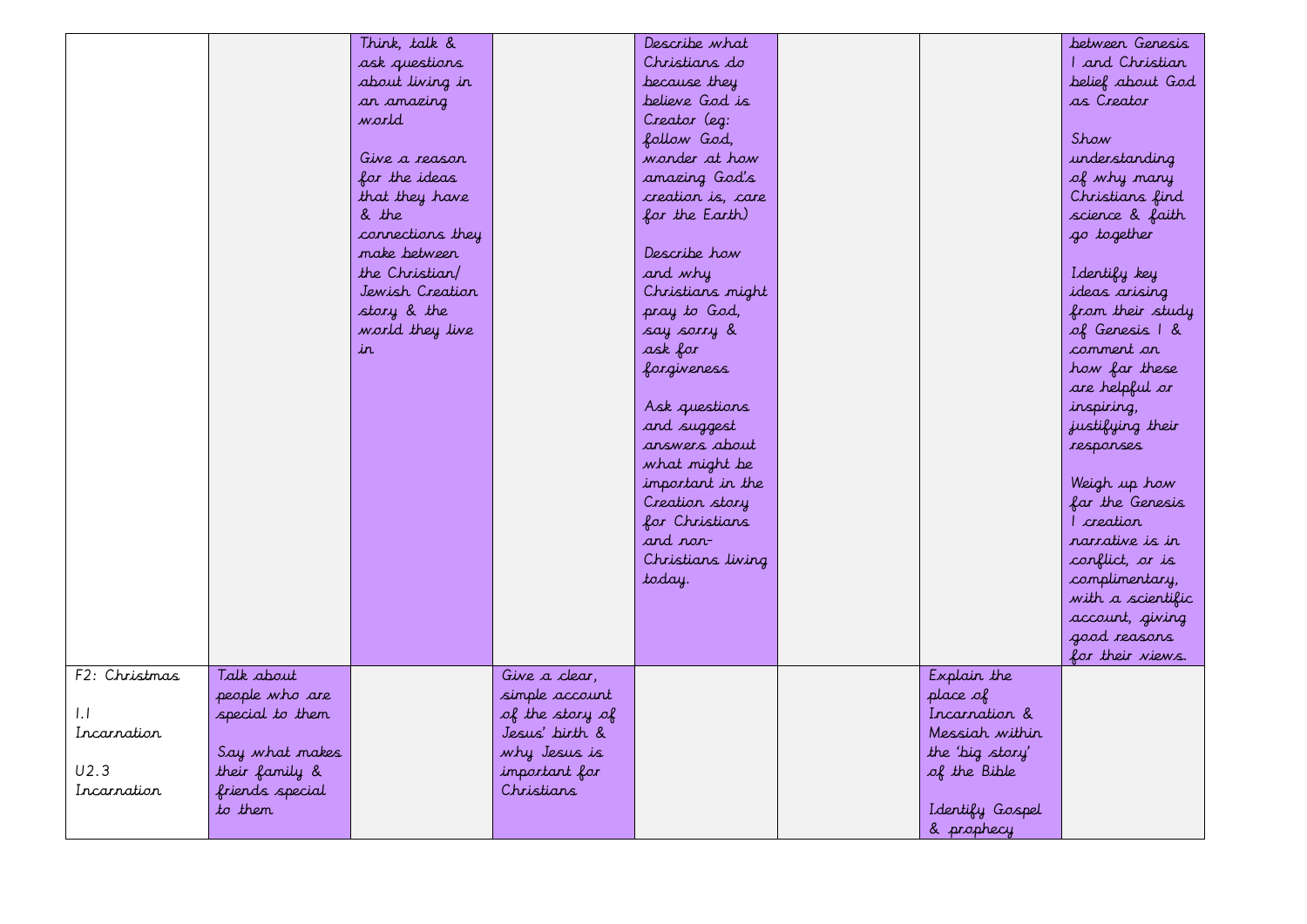| Begin to         | Recognise that    |  | texts, using      |  |
|------------------|-------------------|--|-------------------|--|
| recognise the    | stories of Jesus' |  | technical terms   |  |
| ward             | life come from    |  |                   |  |
| 'incarnation' as | the Gospels       |  | Explain           |  |
| describing the   |                   |  | connections       |  |
| belief that God  | Give egs of       |  | betweer biblical  |  |
| came to Earth    | ways in which     |  | texts,            |  |
| as Jesus         | Christians use    |  | Incarnation &     |  |
|                  | the story of the  |  | Messiah using     |  |
| Recall simply    | Nativity to       |  | theological terms |  |
| what happens     | guide their       |  |                   |  |
| at a traditional | beliefs &         |  | Show how          |  |
| Christian        | actions at        |  | Christians put    |  |
| festival         | Christmas         |  | their beliefs     |  |
| (Christmas)      |                   |  | about Jesus'      |  |
|                  | Decide what       |  | Incarnation into  |  |
| Retell religious | they personally   |  | practice in       |  |
| stories, making  | have to be        |  | different ways    |  |
| connections with | thankful for,     |  | in celebrating    |  |
| personal         | giving a reason   |  | Christmas         |  |
| experiences      | for their ideas   |  |                   |  |
|                  |                   |  | Comment on        |  |
|                  | Think, talk &     |  | how the idea      |  |
|                  | ask questions     |  | that Jesus is     |  |
|                  | about Christmas   |  | the Messiah       |  |
|                  | for people who    |  | makes serse ir    |  |
|                  | are Christians    |  | the wider story   |  |
|                  | and people who    |  | of the Bible      |  |
|                  | are rot.          |  |                   |  |
|                  |                   |  | Weigh up how      |  |
|                  |                   |  | far the idea of   |  |
|                  |                   |  | Jesus as the      |  |
|                  |                   |  | Messiah – a       |  |
|                  |                   |  | saviour from      |  |
|                  |                   |  | $God - is$        |  |
|                  |                   |  | important in the  |  |
|                  |                   |  | world today       |  |
|                  |                   |  | and, if it is     |  |
|                  |                   |  | true, what        |  |
|                  |                   |  | difference that   |  |
|                  |                   |  | might make in     |  |
|                  |                   |  | people's lives,   |  |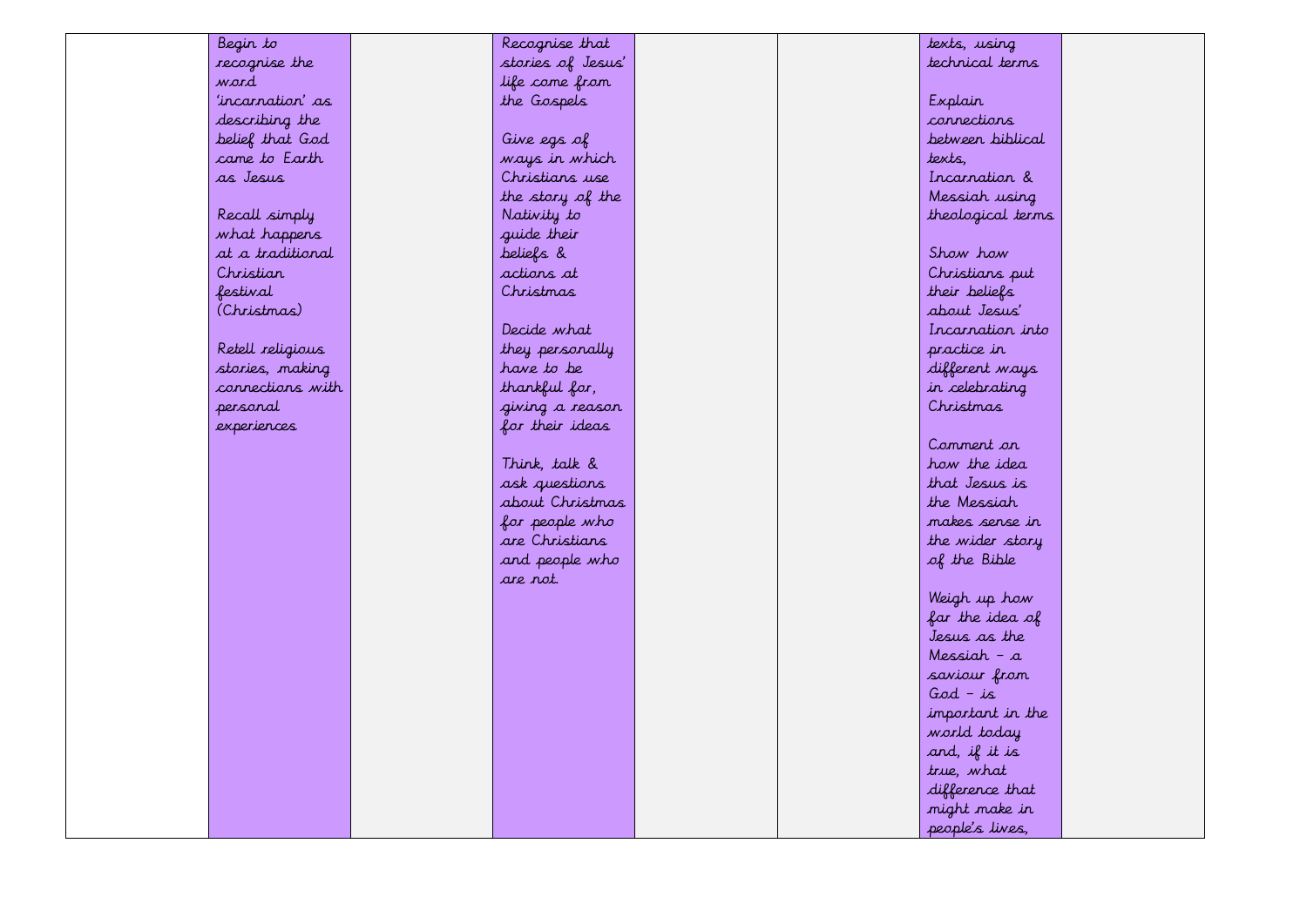|             |  |                    |                       | giving good        |  |
|-------------|--|--------------------|-----------------------|--------------------|--|
|             |  |                    |                       | reasons for        |  |
|             |  |                    |                       | their answers.     |  |
|             |  |                    |                       |                    |  |
|             |  |                    |                       |                    |  |
| 1.4 Gospel  |  | Tell stories from  | I dentify texts       | Identify features  |  |
|             |  | the Bible &        | that come from        | of Gospel texts    |  |
| L2.4 Gospel |  | recognise a link   | a Gospel, which       | (eg parable,       |  |
|             |  | with the concept   | tells the story       | teachings,         |  |
| U2.4 Gospel |  | of 'Gospel' or     | of the life &         | narrative)         |  |
|             |  | good rews          | teaching of           |                    |  |
|             |  |                    | Jesus                 | Taking account     |  |
|             |  | Give clear,        |                       | of the context,    |  |
|             |  | simple accounts    | Make clear links      | suggest            |  |
|             |  | of what Bible      | betweer the           | meanings of        |  |
|             |  | texts mear to      | calling of the        | Gospel texts       |  |
|             |  | Christians         | first disciples       | studied, &         |  |
|             |  |                    | and how               | compare their      |  |
|             |  | Recognise that     | Christians today      | own ideas with     |  |
|             |  | Jesus give         | try to follow         | ways in which      |  |
|             |  | instructions to    | Jesus and be          | Christians         |  |
|             |  | people about       | 'fishers of           | interpret biblical |  |
|             |  | how to behave      | people'               | texts              |  |
|             |  |                    |                       |                    |  |
|             |  | Give at least 2    | Suggest ideas         | Make clear         |  |
|             |  | egs of ways in     | and then find         | connections        |  |
|             |  | which'             | out about what        | between Gospel     |  |
|             |  | Christians         | Jesus' actions        | texts, Jesus'      |  |
|             |  | follow the         | towards               | 'good news' &      |  |
|             |  | <i>teachings</i>   | <i>ou</i> tcasts mear | how Christians     |  |
|             |  | studied about      | for a Christian       | live in the        |  |
|             |  | forgiveness &      |                       | Christian          |  |
|             |  | peace, &           | Give egs of           | community & in     |  |
|             |  | bringing good      | how Christians        | their individual   |  |
|             |  | news to the        | try to show           | lives              |  |
|             |  | friendless         | love for all,         |                    |  |
|             |  |                    | including how         | Make               |  |
|             |  | Give at least 2    | Christian leaders     | connections        |  |
|             |  | egs of how         | try to follow         | between            |  |
|             |  | Christians put     | Jesus' teaching       | Christiar          |  |
|             |  | these beliefs into | in different          | teachings (eg      |  |
|             |  | practice in the    | ways                  | about peace,       |  |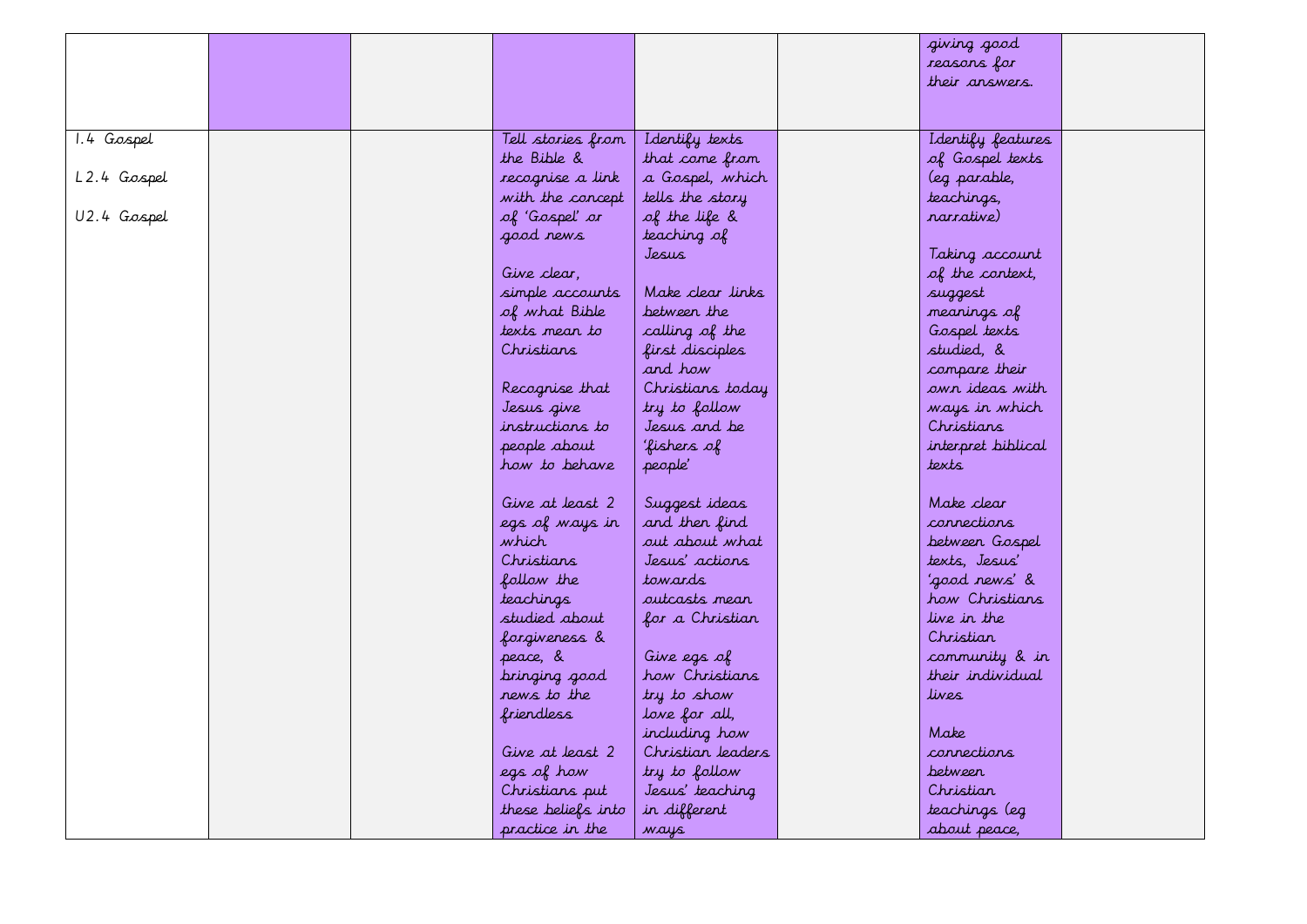|                |                  | Church            |                   |                    | forgiveness,     |                   |
|----------------|------------------|-------------------|-------------------|--------------------|------------------|-------------------|
|                |                  | community and     | Make links        |                    | healing) & the   |                   |
|                |                  | their own lies    | betweer the       |                    | issues,          |                   |
|                |                  |                   | importance of     |                    | problems,        |                   |
|                |                  | Think, talk &     | love in the Bible |                    | opportunities in |                   |
|                |                  | ask questions     | stories studied   |                    | the world        |                   |
|                |                  | about whether     | and life in the   |                    | today, including |                   |
|                |                  | Jesus' 'good      | world today,      |                    | their owr lives  |                   |
|                |                  | rews' is orly     | giving a good     |                    |                  |                   |
|                |                  | good rews for     | reason for their  |                    | Articulate their |                   |
|                |                  | Christians, or if | ideas             |                    | own responses    |                   |
|                |                  | there are things  |                   |                    | to the issues    |                   |
|                |                  | for anyone to     |                   |                    | studied.         |                   |
|                |                  | learn about how   |                   |                    | recognising      |                   |
|                |                  | to live, giving a |                   |                    | different points |                   |
|                |                  | good reason for   |                   |                    | of view.         |                   |
|                |                  | their ideas.      |                   |                    |                  |                   |
| F3: Easter     | Recognise and    | Recognise that    |                   | Recognise the      |                  | Outline the 'big  |
|                | retell stories   | Incarration and   |                   | word               |                  |                   |
| 1.5 Salvation  | connected with   |                   |                   |                    |                  | story' of the     |
|                |                  | Salvation are     |                   | 'Salvation', &     |                  | Bible, explaining |
|                | the celebration  | part of a 'big    |                   | that Christians    |                  | how Incarnation   |
| L2.5 Salvation | of Easter        | story' of the     |                   | believe Jesus      |                  | & Salvation fit   |
|                |                  | Bible             |                   | came to 'save'     |                  | into it           |
| U2.5 Salvation | Talk about ideas |                   |                   | or 'rescue' people |                  |                   |
|                | of new life in   | Tell stories of   |                   | (eg by showing     |                  | Explain what      |
|                | rature           | Holy Week and     |                   | them how to        |                  | Christians mean   |
|                |                  | Easter from the   |                   | live)              |                  | when they say     |
|                | Recognise some   | Bible and         |                   |                    |                  | Jesus' death      |
|                | symbols          | recognise a link  |                   | Offer informed     |                  | was a sacrifice   |
|                | Christians use   | with the idea of  |                   | suggestions        |                  |                   |
|                | during Holy      | Salvation (Jesus  |                   | about what the     |                  | Make clear        |
|                | Week EG: palm    | rescuing people)  |                   | events of Holy     |                  | connections       |
|                | crosses, cross,  |                   |                   | Week mean to       |                  | betweer the       |
|                | eggs etc and     | Recognise that    |                   | Christians         |                  | Christian belief  |
|                | make             | Jesus gives       |                   |                    |                  | in Jesus' death   |
|                | connections with | instructions      |                   | Give egs of        |                  | as a sacrifice    |
|                | the signs of     | about how to      |                   | what Christians    |                  | & how             |
|                | new life in      | behave            |                   | say about the      |                  | Christians        |
|                | rature           |                   |                   | importance of      |                  | celebrate Holy    |
|                |                  | Give at least 3   |                   | the events of      |                  | Communion/        |
|                | Talk about some  | egs of how        |                   | Holy Week.         |                  | Lord's Supper     |
|                | ways Christians  | Christians show   |                   |                    |                  |                   |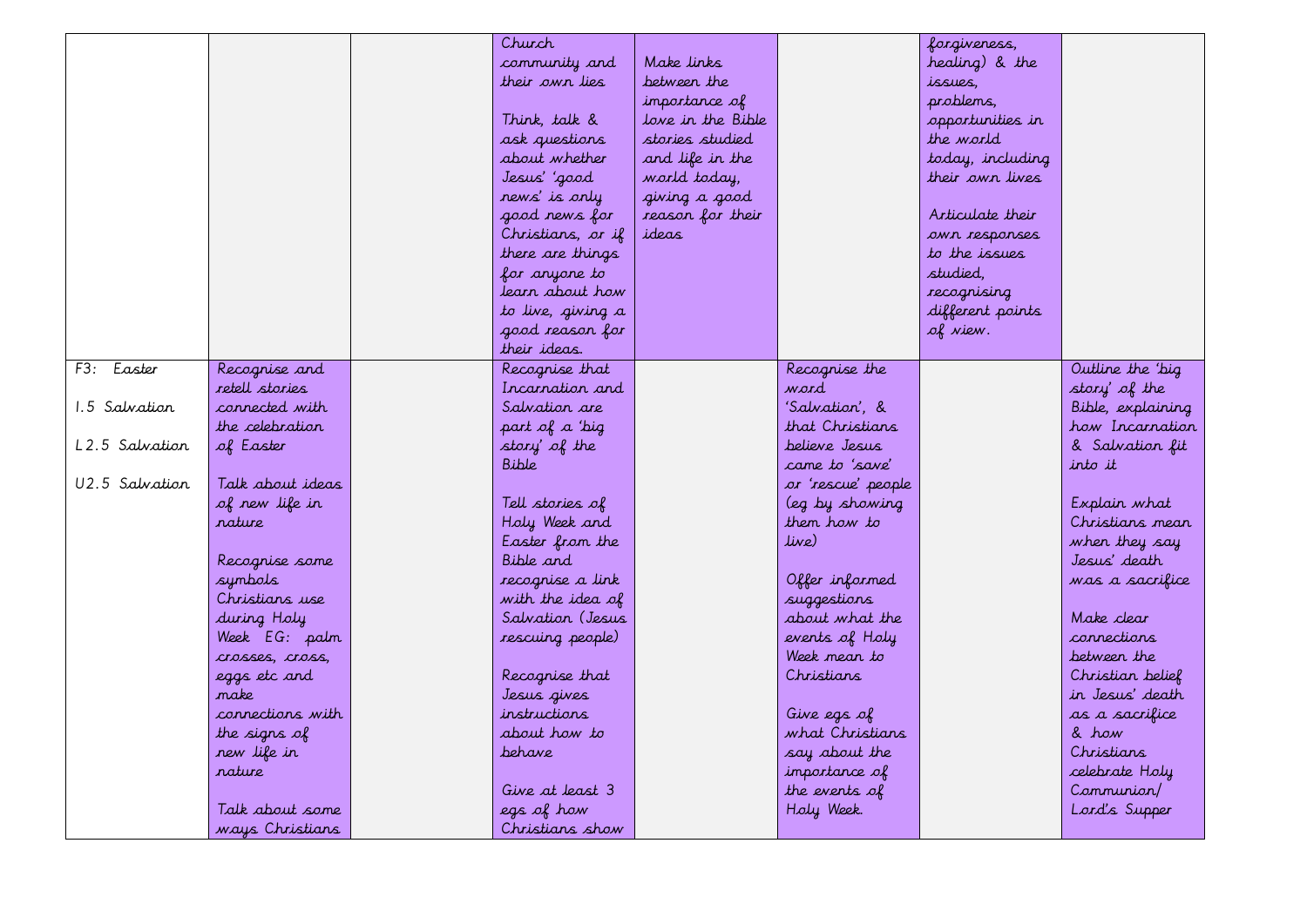|                  | remember these    |                  | their beliefs     |                  | Make simple       |                              | Show how              |
|------------------|-------------------|------------------|-------------------|------------------|-------------------|------------------------------|-----------------------|
|                  | stories at Easter |                  | about Jesus'      |                  | links between the |                              | Christians put        |
|                  |                   |                  | death &           |                  | Gospel accounts   |                              | their beliefs into    |
|                  |                   |                  | resurrection in   |                  | and how           |                              | practice in           |
|                  |                   |                  | church warship    |                  | Christians mark   |                              | different ways        |
|                  |                   |                  | at Easter         |                  | Easter events in  |                              |                       |
|                  |                   |                  |                   |                  | their             |                              | Weigh up the          |
|                  |                   |                  | Think, talk &     |                  | communities       |                              | <i>value</i> & impact |
|                  |                   |                  | ask questions     |                  |                   |                              | of ideas of           |
|                  |                   |                  | about whether     |                  | Describe how      |                              | sacrifice in their    |
|                  |                   |                  | the story of      |                  | Christians show   |                              | own lives & in        |
|                  |                   |                  | Easter only has   |                  | their beliefs     |                              | the world today       |
|                  |                   |                  | something to      |                  | about Jesus in    |                              |                       |
|                  |                   |                  | say to            |                  | worship in        |                              | Articulate their      |
|                  |                   |                  | Christians, or if |                  | different ways    |                              | own responses         |
|                  |                   |                  | it has anything   |                  |                   |                              | to the idea of        |
|                  |                   |                  | to say to pupils  |                  | Raise thoughtful  |                              | sacrifice,            |
|                  |                   |                  | about sadress,    |                  | questions &       |                              | recognising           |
|                  |                   |                  | hope or heaven,   |                  | suggest some      |                              | different points      |
|                  |                   |                  | exploring         |                  | answers about     |                              | of view               |
|                  |                   |                  | different ideas   |                  | why Christians    |                              |                       |
|                  |                   |                  | & giving a        |                  | call the day      |                              |                       |
|                  |                   |                  | good reason for   |                  | Jesus died        |                              |                       |
|                  |                   |                  | their ideas.      |                  | 'Good Friday',    |                              |                       |
|                  |                   |                  |                   |                  | giving good       |                              |                       |
|                  |                   |                  |                   |                  | reasons for       |                              |                       |
|                  |                   |                  |                   |                  | their             |                              |                       |
|                  |                   |                  |                   |                  | suggestions       |                              |                       |
| $1.6/1.7$ Other  |                   | $1.6 - Jews$     | $1.7 -$ Muslims   | L2.9             | L2.7              | U2.8                         | U2.7                  |
| Religions        |                   |                  |                   | <b>Muslims</b>   | Hindus            | <b>Muslims</b>               | Hindus                |
| Jews/Muslims     |                   | Recognise the    | Recognise the     |                  |                   |                              |                       |
|                  |                   | words of the     | words of the      | I dentify some   | I dentify some    | I dentify &                  | Identify &            |
| L2.9 Muslim      |                   | Shema as a       | Shahadah and      | beliefs about    | Hindu deities &   | explain Muslim               | explain Hindu         |
| festivals/       |                   | Jewish prayer    | that it is very   | God in Islam,    | say how they      | beliefs about                | beliefs (dharma,      |
| warship          |                   |                  | important for     | expressed in     | help Hindus       | God, the                     | karma.                |
|                  |                   | Re-tell simply   | <b>Muslims</b>    | Surah 1          | describe God      | Prophet <sup>*</sup> and the | samsara,              |
| L2.10 Jewish     |                   | some stories     |                   |                  |                   | Holy Qur'an (eg              | moksha) using         |
| festivals/family |                   | used in Jewish   | I dentify some of | Make clear links | Make clear links  | Tawhid,                      | technical terms       |
| life             |                   | celebrations (eg | the key Muslim    | between beliefs  | between some      | Muhammed as                  | accurately            |
|                  |                   | Chanukah)        | beliefs about     | about God and    | stories (eg       | the Messenger,               |                       |
| L2.7 Hindu       |                   |                  | God found in      | ibadah (eg how   | Svetaketu,        | Qur'an as the                | Give meanings         |
| belief in God    |                   |                  | the Shahadah      | God is worth     | Ganesh, Diwali)   | message)                     | for the story of      |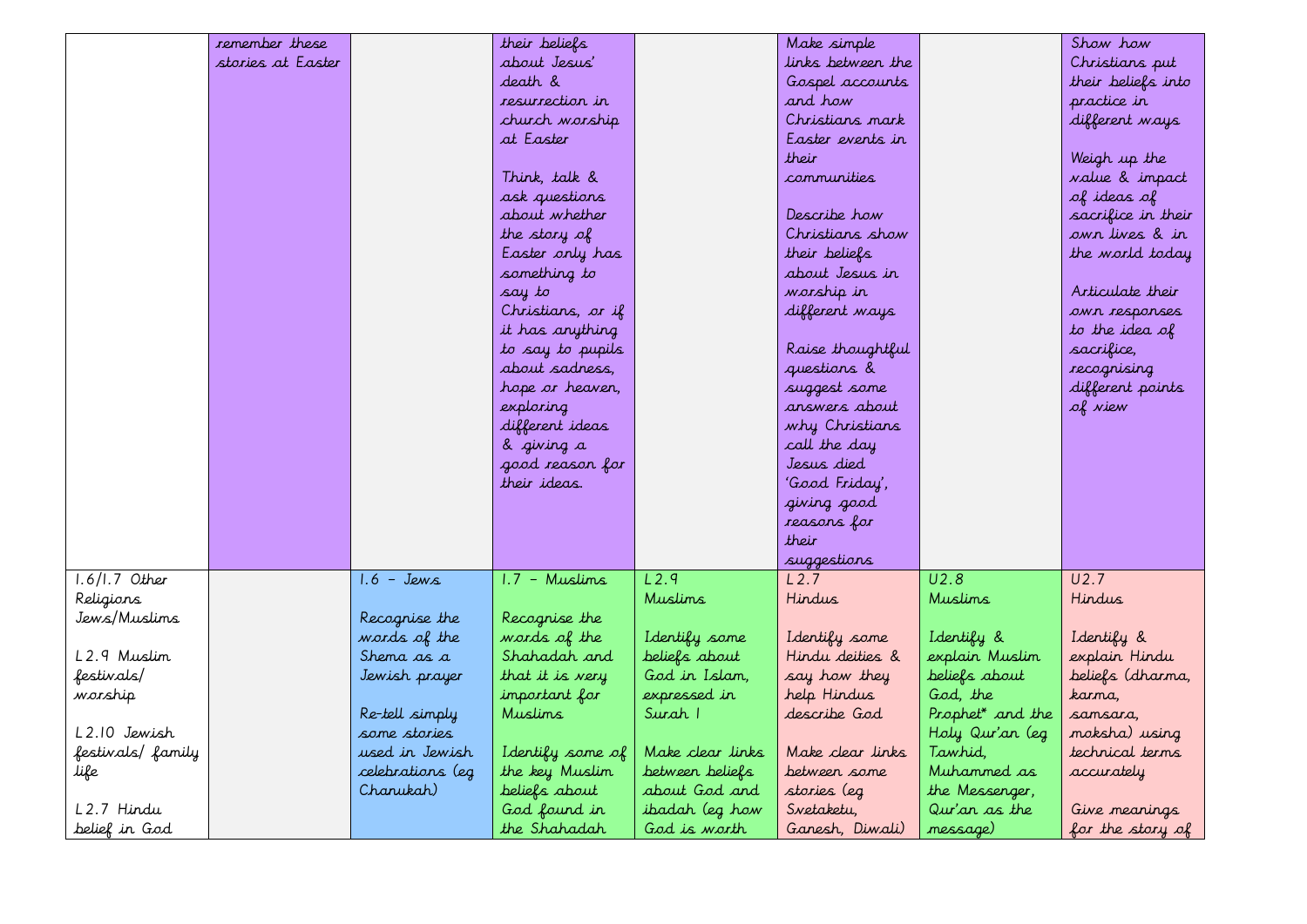|                  | Give examples       | and the 99          | worshipping;      | & what Hindus    |                      | the man in the     |
|------------------|---------------------|---------------------|-------------------|------------------|----------------------|--------------------|
| L2.8 Being       | of how the          | names, and give     | how Muslims       | believe about    | Describe <i>ways</i> | well & explain     |
| Hindu in Britain | stories used in     | a simple            | submit to God)    | God              | in which Muslim      | how it relates     |
| today            | celebrations (eg:   | description of      |                   |                  | sources of           | to Hindu beliefs   |
|                  | Shabbat.            | what some of        | Give egs of       | Offer informed   | authority guide      | about samsara.     |
| $U2.7$ Why do    | Chanukah)           | them mear.          | ibadah            | suggestions      | Muslim living        | moksha etc         |
| Hindus want to   | remind Jews         |                     | (warship) in      | about what       | leg Qur'an           |                    |
| he good?         | about what God      | Give egs of         | Islam (eg         | Hindu murtis     | guidance on          | Make clear         |
|                  | is like             | how stories         | prayer, fasting,  | express about    | Five Pillars; Hajj   | connections        |
| U2.8 Being a     |                     | about the           | celebrating) &    | God              | practices, follow    | betweer Hindu      |
| Muslim in        | Give egs of         | Prophet* show       | describe what     |                  | the example of       | beliefs about      |
| Britain today    | how Jewish          | what Muslims        | they involve      | Make simple      | the Prophet)         | dharma, karma,     |
|                  | people celebrate    | believe about       |                   | links between    |                      | sansara &          |
| U2.9 Importance  | special times (eg   | Muhammed            | Make links        | beliefs about    | Make clear           | moksha & ways      |
| of the Torah to  | Shabbat,            |                     | between Muslim    | God & how        | connections          | in which Hindus    |
| Jews             | Chanukah,           | Give egs of         | beliefs about     | Hindus live (eg  | betweer Muslim       | live               |
|                  | Sukkot)             | how Muslims         | God & a range     | choosing a deity | beliefs & ibadah     |                    |
|                  |                     | use the             | of ways in        | & warshipping    | (eg Five Pillars,    | Connect the 4      |
|                  | Make Jinks          | Shahadah <i>t</i> o | which Muslims     | at a home        | festivals,           | Hindu aims of      |
|                  | between Jewish      | show what           | worship (eg in    | shrine:          | mosques, art)        | life and the 4     |
|                  | ideas of God        | matters to them     | prayer & fasting, | celebrating      |                      | stages with        |
|                  | found in the        |                     | as a family &     | Diwali)          | Give evidence &      | beliefs about      |
|                  | stories and how     | Give egs of         | as a              |                  | egs to show          | dharma, karma,     |
|                  | people live         | how Muslims         | community, at     | I dentify some   | how Muslims          | moksha etc         |
|                  |                     | use stories of      | home & in the     | different ways   | put their beliefs    |                    |
|                  | Give an eg of       | the Prophet to      | mosque)           | in which Hindus  | into practice in     | Give evidence &    |
|                  | how some            | guide their         |                   | warship          | different ways       | egs to show        |
|                  | Jewish people       | beliefs and         | Raise questions   |                  |                      | hoe Hindus put     |
|                  | might remember      | actions (eg care    | & suggest         | Raise questions  | Make                 | their beliefs into |
|                  | God in different    | for creation,       | answers about     | & suggest        | connections          | practice in        |
|                  | ways (eg            | fast in             | the value of      | answers about    | between Muslim       | different ways     |
|                  | mezuzah, <i>o</i> r | Ramadan)            | submission &      | whether it is    | beliefs studied      |                    |
|                  | Shabbat)            |                     | self-control to   | good to think    | & Muslim ways        | Make               |
|                  |                     | Give egs of         | Muslims, &        | about the cycle  | of living in         | connections        |
|                  | Talk about what     | how Muslims         | whether there     | of create/       | Britain/             | betweer Hindu      |
|                  | they think is       | put their belief    | are benefits for  | preserve/        | Gloucestershire      | beliefs studied    |
|                  | good about          | about prayer        | people who are    | destroy in the   | today                | (eg karma &        |
|                  | reflecting,         | into action         | rot Muslims       | world today      |                      | dharma) &          |
|                  | thinking,           |                     |                   |                  | Consider &           | explain how &      |
|                  | praising &          | Think, talk &       | Make links        | Make links       | weigh up the         | why they are       |
|                  | remembering for     | ask questions       | betweer the       | between the      | value of eg          | important to       |
|                  | Jewish people,      | about Muslim        | Muslim idea of    | Hindu idea of    | submission,          | Hindus             |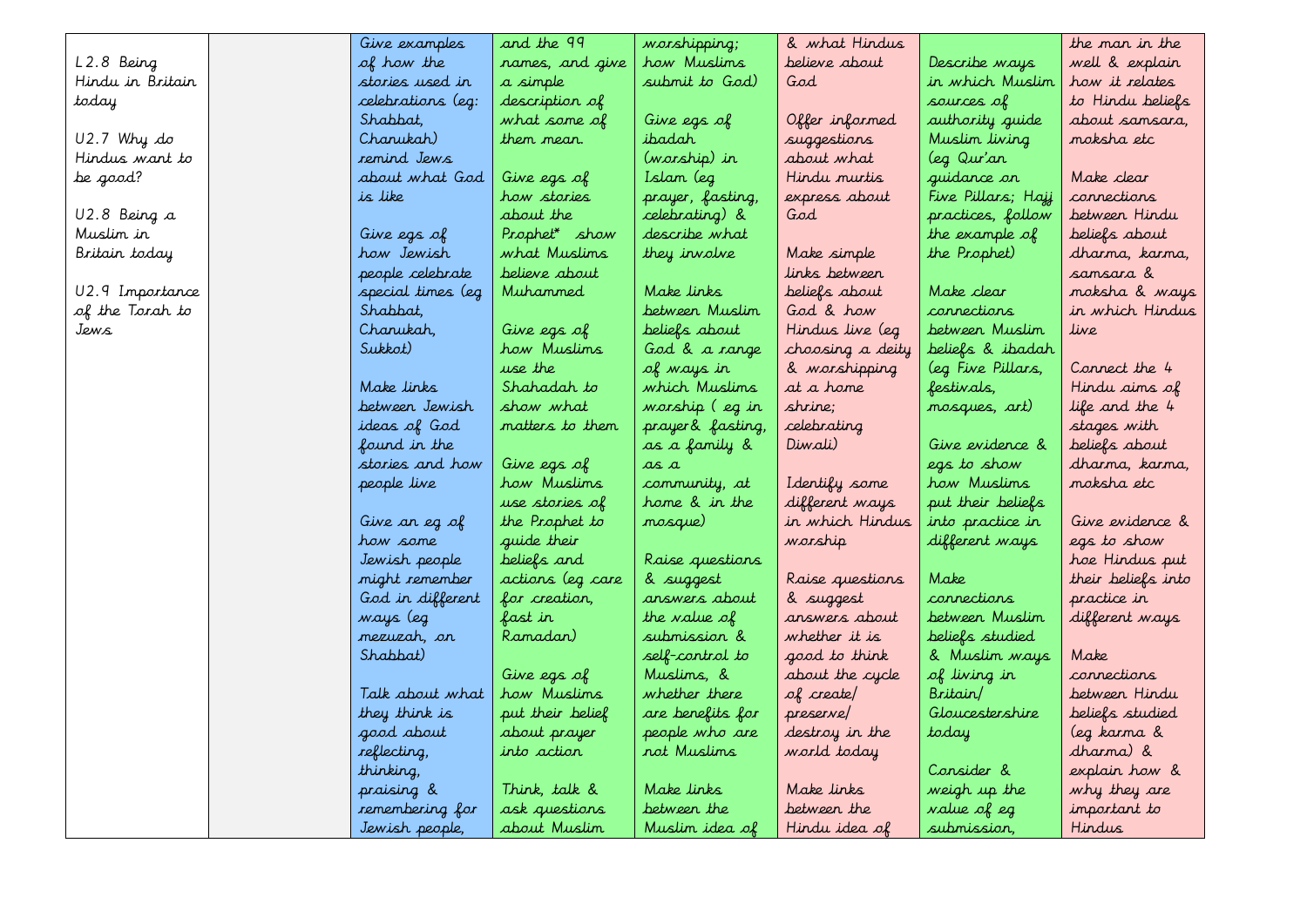|  | giving a good<br>reason for their<br>ideas<br>Give a good<br>reason for their<br>ideas about<br>whether | beliefs and<br>ways of living<br>Talk about what<br>they think is<br>good for<br>Muslims about<br>prayer, respect,                             | living in<br>harmony with<br>the Creator and<br>the need for all<br>people to live in<br>harmony with<br>each other in<br>the world     | everyone having<br>a 'spark' of God<br>in them & ideas<br>about the value<br>of people in the<br>world today,<br>giving good<br>reasons for | obedience,<br>generosity, self-<br>control &<br>worship in the<br>lives of<br>Muslims today<br>& articulate<br>responses an | Reflect on &<br>articulate what<br>impact belief in<br>karma &<br>dharma might<br>have on<br>individuals & |
|--|---------------------------------------------------------------------------------------------------------|------------------------------------------------------------------------------------------------------------------------------------------------|-----------------------------------------------------------------------------------------------------------------------------------------|---------------------------------------------------------------------------------------------------------------------------------------------|-----------------------------------------------------------------------------------------------------------------------------|------------------------------------------------------------------------------------------------------------|
|  | reflecting,<br>thanking,<br>praising and<br>remembering<br>have something<br>to say to them.            | celebration and<br>self-control,<br>giving a good<br>reason for their<br>ideas<br>Give a good                                                  | today, giving<br>good reasons<br>for their ideas.                                                                                       | their ideas.                                                                                                                                | how far they<br>are valuable to<br>people who are<br>rot Muslims<br>Reflect on &<br>articulate what                         | the world,<br>recognising<br>different points<br>of view                                                   |
|  |                                                                                                         | reason for their<br>ideas about<br>whether prayer,<br>respect,<br>celebrations and<br>self-control<br>have something<br>to say to them<br>too. |                                                                                                                                         |                                                                                                                                             | is its like to be<br>a Muslim in<br>Britain today<br>giving good<br>reasons for<br>their views.                             |                                                                                                            |
|  |                                                                                                         |                                                                                                                                                | $L2.10$ Jews<br>I dentify some<br>Jewish beliefs<br>about God, sin<br>& forgiveness<br>& describe what<br>they mean<br>Make clear links | L2.8 Hindus<br>Describe how<br>Hindus show<br>their faith<br>within their<br>families in<br>Britain today<br>(eg home puja)                 | U2.9 Jews<br>I dentify &<br>explain Jewish<br>beliefs about<br>God<br>Give examples<br>of some texts<br>that say what       |                                                                                                            |
|  |                                                                                                         |                                                                                                                                                | betweer the<br>story of the<br>Exodus and<br>Jewish beliefs<br>about God &<br>his relationship<br>with the Jewish<br>people             | Describe how<br>Hindus show<br>their faith<br>within their<br>faith<br>communities in<br>Britain today<br>(eg arti/bhajans                  | God is like &<br>explain how<br>Jewish people<br>interpret them<br>Make clear<br>connections<br>betweer Jewish              |                                                                                                            |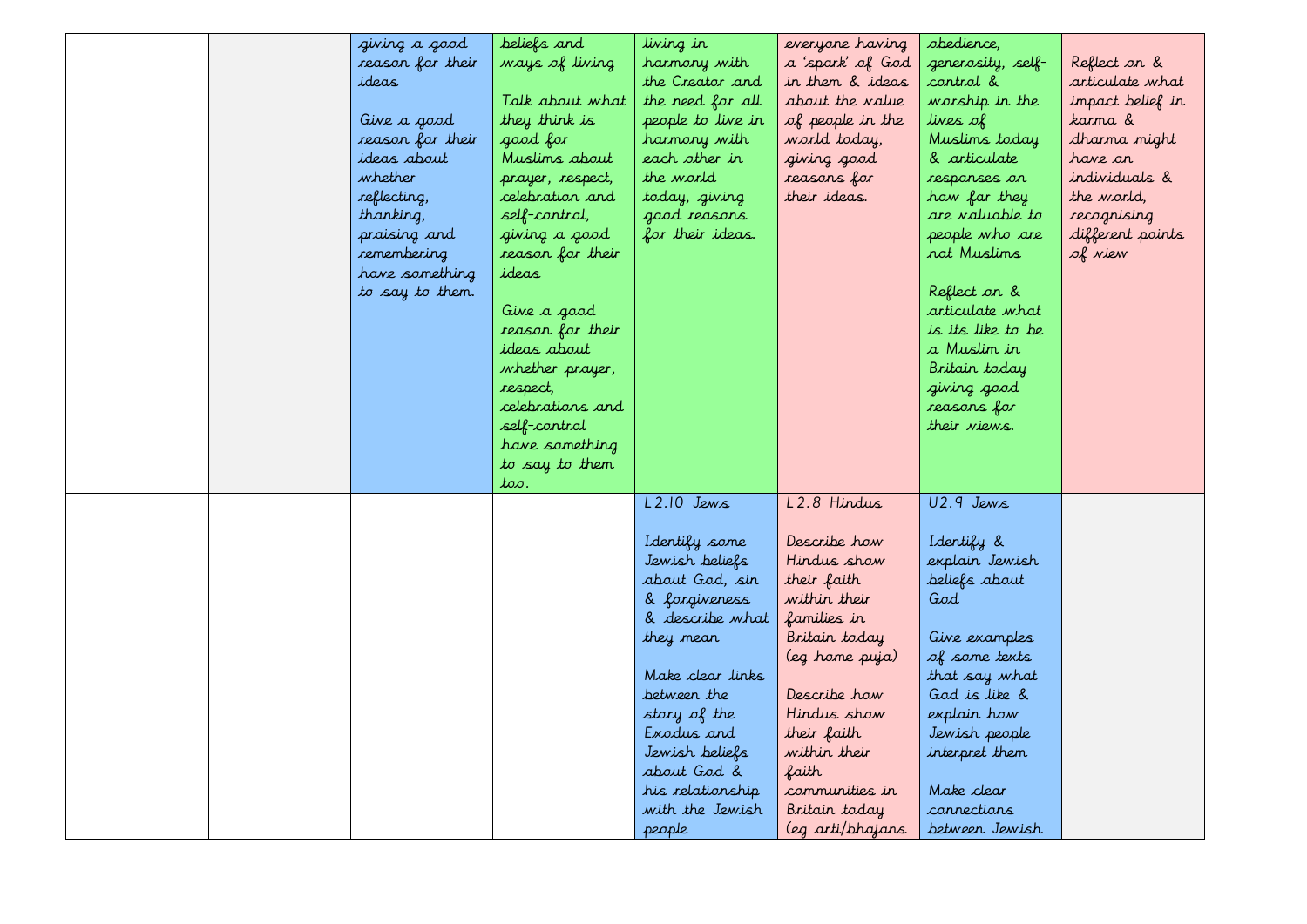|  |  |                 | at the mandir;   | beliefs about the  |  |
|--|--|-----------------|------------------|--------------------|--|
|  |  | Offer informed  | festivals like   | Tarah & haw        |  |
|  |  | suggestions     | Diwali)          | they use & treat   |  |
|  |  | about the       |                  | it                 |  |
|  |  | meaning of the  | I dentify some   |                    |  |
|  |  | Exodus story    | different ways   | Make clear         |  |
|  |  | for Jews today  | in which Hindus  | connections        |  |
|  |  |                 | show their faith | betweer Jewish     |  |
|  |  | Make simple     | (eg betweer      | commandments       |  |
|  |  | links between   | different        | and how Jews       |  |
|  |  | Jewish beliefs  | communities in   | live (eg in        |  |
|  |  | about God &     | Britain, or      | relation to        |  |
|  |  | his people &    | betweer Britain  | kosher laws)       |  |
|  |  | how Jews live   | & parts of       |                    |  |
|  |  | (eg through     | India)           | Give evidence &    |  |
|  |  | celebrating     |                  | egs to show        |  |
|  |  | forgiveness,    | I dentify the    | how Jewish         |  |
|  |  | salvation &     | terms dharma,    | people put their   |  |
|  |  | freedom at      | Sanatan Dharma   | beliefs into       |  |
|  |  | festivals)      | & Hinduism &     | practice in        |  |
|  |  |                 | say what they    | different ways     |  |
|  |  | Describe how    | mean             | leg some           |  |
|  |  | Jews show their |                  | differences        |  |
|  |  | beliefs through | Make links       | betweer            |  |
|  |  | worship in      | betweer Hindu    | Orthodox &         |  |
|  |  | festivals, both | practices and    | Progressive        |  |
|  |  | at home & in    | the idea that    | Jewish practice)   |  |
|  |  | wider           | Hinduism is a    |                    |  |
|  |  | communities     | whole 'way of    | Make               |  |
|  |  |                 | life' (dharma)   | connections        |  |
|  |  | Raise questions |                  | between Jewish     |  |
|  |  | & suggest       | Raise questions  | beliefs studied    |  |
|  |  | ansuwer about   | & suggest        | & explain how      |  |
|  |  | whether it is   | arswers about    | & why they are     |  |
|  |  | good for Jews   | what is good     | important to       |  |
|  |  | & everyone else | about being a    | Jewish people      |  |
|  |  | to remember the | Hindu in Britain | today              |  |
|  |  | past & look     | today, &         |                    |  |
|  |  | forward to the  | whether taking   | Consider &         |  |
|  |  | future          | part in family & | weigh up the       |  |
|  |  |                 | community        | value of eg        |  |
|  |  |                 | rituals is a     | tradition, ritual, |  |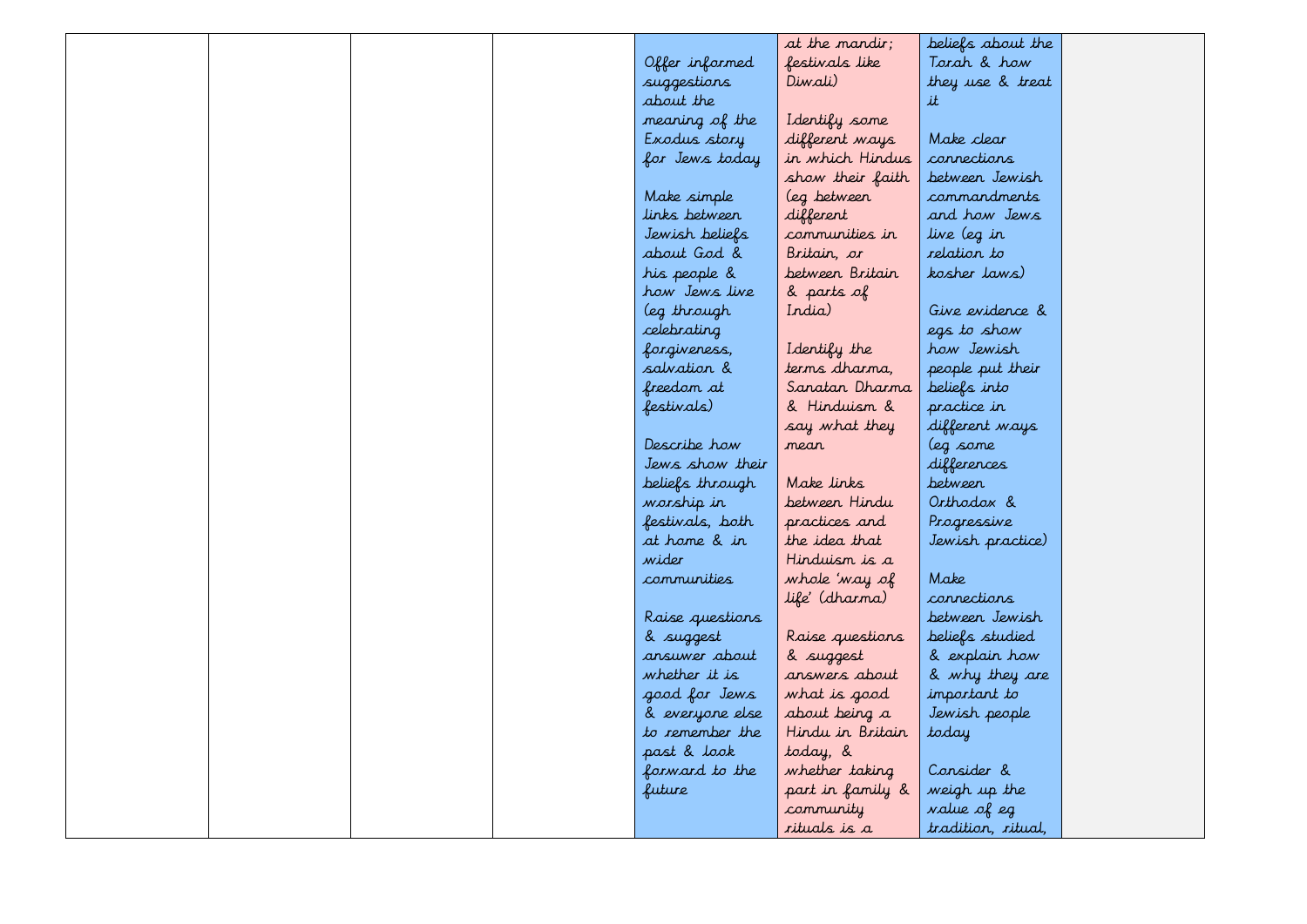|             |                    |                    | Make links with<br>the value of<br>personal | good thing for<br>individuals &<br>society, giving | community,<br>study &<br>worship in the |  |
|-------------|--------------------|--------------------|---------------------------------------------|----------------------------------------------------|-----------------------------------------|--|
|             |                    |                    | reflection,                                 | good reasons                                       | lives of Jews                           |  |
|             |                    |                    | saying sorry,                               | for their ideas.                                   | today, &                                |  |
|             |                    |                    | being forgiven,                             |                                                    | articulate                              |  |
|             |                    |                    | being grateful,                             |                                                    | responses on                            |  |
|             |                    |                    | seeking freedom                             |                                                    | how far they                            |  |
|             |                    |                    | & justice in the                            |                                                    | are valuable to                         |  |
|             |                    |                    | world today,                                |                                                    | people who are                          |  |
|             |                    |                    | including pupils'                           |                                                    | not Jewish.                             |  |
|             |                    |                    | own lives, &                                |                                                    |                                         |  |
|             |                    |                    | giving good                                 |                                                    |                                         |  |
|             |                    |                    | reasons for                                 |                                                    |                                         |  |
|             |                    |                    | their ideas.                                |                                                    |                                         |  |
| F5: Special | Talk about         | Recognise that     |                                             |                                                    |                                         |  |
| Places      | somewhere that     | there are special  |                                             |                                                    |                                         |  |
| 1.8 Sacred  | is special to      | places where       |                                             |                                                    |                                         |  |
| Places      | themselves,        | people go to       |                                             |                                                    |                                         |  |
|             | saying why         | warship, and       |                                             |                                                    |                                         |  |
|             |                    | talk about what    |                                             |                                                    |                                         |  |
|             | Recognise that     | people do there    |                                             |                                                    |                                         |  |
|             | some religious     |                    |                                             |                                                    |                                         |  |
|             | people have        | I dentify at least |                                             |                                                    |                                         |  |
|             | places which       | 3 objects used     |                                             |                                                    |                                         |  |
|             | have special       | in 2 religions     |                                             |                                                    |                                         |  |
|             | meaning for        | and give a         |                                             |                                                    |                                         |  |
|             | them               | simple account     |                                             |                                                    |                                         |  |
|             |                    | of how they are    |                                             |                                                    |                                         |  |
|             | Talk about the     | used and           |                                             |                                                    |                                         |  |
|             | things that are    | something about    |                                             |                                                    |                                         |  |
|             | special and        | what they mean.    |                                             |                                                    |                                         |  |
|             | <i>valued in a</i> |                    |                                             |                                                    |                                         |  |
|             | place of           | I dentify a belief |                                             |                                                    |                                         |  |
|             | warship            | about worship      |                                             |                                                    |                                         |  |
|             |                    | and a belief       |                                             |                                                    |                                         |  |
|             | Begin to           | about God,         |                                             |                                                    |                                         |  |
|             | recognise that     | connecting these   |                                             |                                                    |                                         |  |
|             | for Christians,    | beliefs simply to  |                                             |                                                    |                                         |  |
|             | Muslims or         | a place of         |                                             |                                                    |                                         |  |
|             | Jews, these        | warship            |                                             |                                                    |                                         |  |
|             | special things     |                    |                                             |                                                    |                                         |  |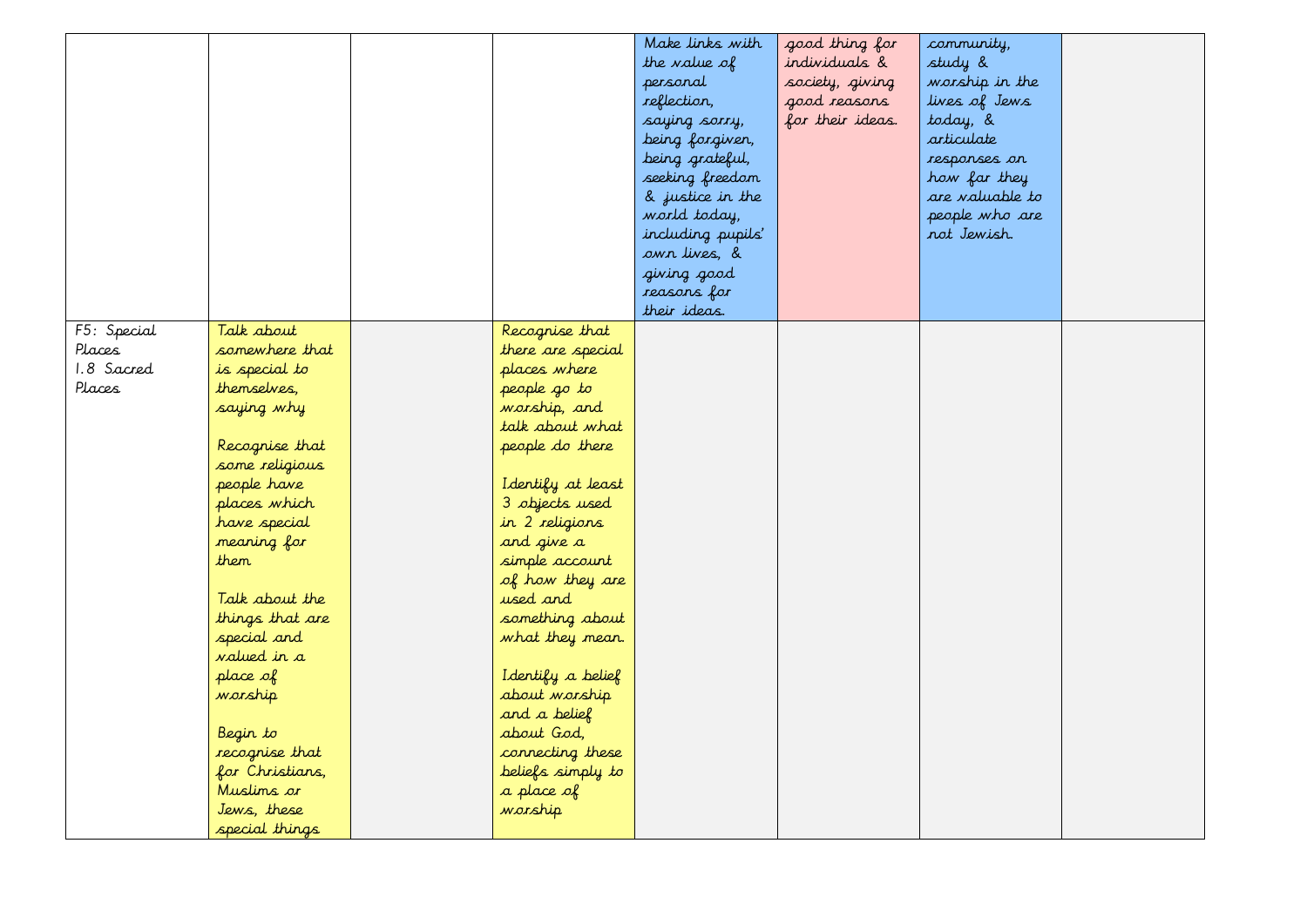| link to beliefs   | Give egs of       |  |  |
|-------------------|-------------------|--|--|
| about God         | stories, objects, |  |  |
|                   | symbols and       |  |  |
| Get to know &     | actions used in   |  |  |
| use appropriate   | churches,         |  |  |
| words to talk     | mosques and/or    |  |  |
| about their       | synagogues        |  |  |
| thoughts and      | which show        |  |  |
| feelings when     | what people       |  |  |
| <i>visiting a</i> | believe           |  |  |
| church            |                   |  |  |
|                   | Give simple egs   |  |  |
| Express a         | of how people     |  |  |
| personal          | warship at a      |  |  |
| response to the   | church, mosque    |  |  |
| natural world     | or synagogue      |  |  |
|                   |                   |  |  |
|                   | Talk about why    |  |  |
|                   | some people like  |  |  |
|                   | to belong to a    |  |  |
|                   | sacred building   |  |  |
|                   | or community      |  |  |
|                   | Think, talk &     |  |  |
|                   | ask good          |  |  |
|                   | questions about   |  |  |
|                   | what happens in   |  |  |
|                   | a church,         |  |  |
|                   | syragogue or      |  |  |
|                   | mosque, saying    |  |  |
|                   | what they think   |  |  |
|                   | about these       |  |  |
|                   | questions,        |  |  |
|                   | giving good       |  |  |
|                   | reasons for       |  |  |
|                   | their ideas       |  |  |
|                   |                   |  |  |
|                   | Talk about what   |  |  |
|                   | makes some        |  |  |
|                   | places special to |  |  |
|                   | people, and       |  |  |
|                   | what the          |  |  |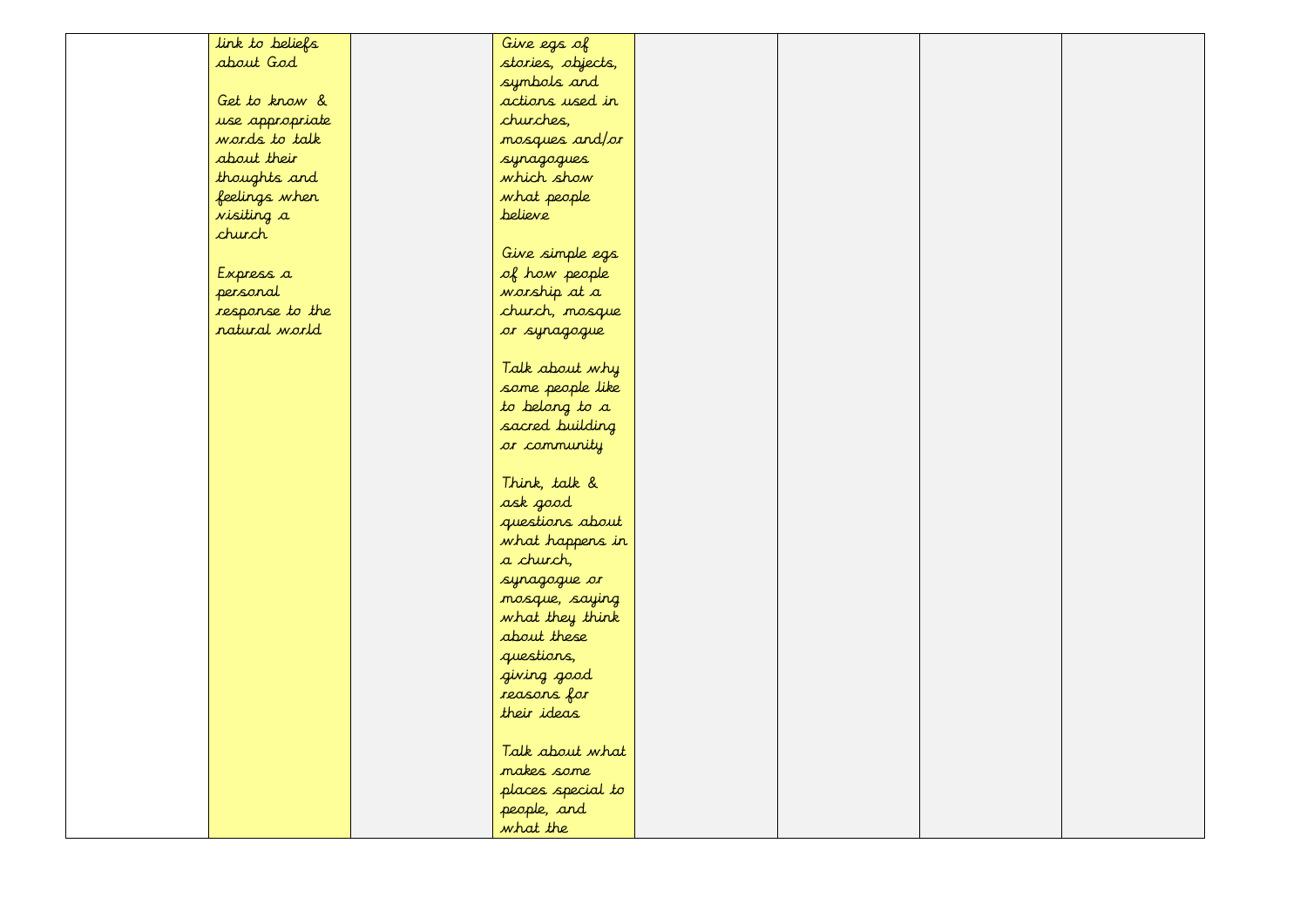|               |                    | difference is     |                   |  |  |
|---------------|--------------------|-------------------|-------------------|--|--|
|               |                    | between religious |                   |  |  |
|               |                    | and non-          |                   |  |  |
|               |                    | religious special |                   |  |  |
|               |                    | places.           |                   |  |  |
| 1.9 World and | Identify a story   |                   | I dentify some    |  |  |
| others        | or text that       |                   | beliefs about     |  |  |
|               | says something     |                   | why the world     |  |  |
| L2.12 Making  | about each         |                   | is not always a   |  |  |
| the world a   | person being       |                   | good place (eg    |  |  |
| better place  | unique and         |                   | Christian ideas   |  |  |
|               | <i>valuable</i>    |                   | of sin)           |  |  |
|               |                    |                   |                   |  |  |
|               | Give an example    |                   | Make links        |  |  |
|               | of a key belief    |                   | between religious |  |  |
|               | some people find   |                   | beliefs &         |  |  |
|               | in one of these    |                   | teachings &       |  |  |
|               | stories (eg that   |                   | why people try    |  |  |
|               | God loves all      |                   | to live & make    |  |  |
|               | people)            |                   | the world a       |  |  |
|               |                    |                   | better place      |  |  |
|               | Give a clear,      |                   |                   |  |  |
|               | simple account     |                   | Make simple       |  |  |
|               | of what Genesis    |                   | links between     |  |  |
|               | I tells Christians |                   | teachings about   |  |  |
|               | and Jews about     |                   | how to live &     |  |  |
|               | the natural        |                   | ways in which     |  |  |
|               | world              |                   | people try to     |  |  |
|               |                    |                   | make the world    |  |  |
|               | Give an eg of      |                   | a better place    |  |  |
|               | how people         |                   | (eg tikkun olam   |  |  |
|               | show they care     |                   | & the charity     |  |  |
|               | for others (eg     |                   | Tzedek)           |  |  |
|               | by giving to       |                   |                   |  |  |
|               | charity), making   |                   | Describe some     |  |  |
|               | a link to one of   |                   | egs of how        |  |  |
|               | the stories        |                   | people try to     |  |  |
|               |                    |                   | live              |  |  |
|               | Give egs of        |                   |                   |  |  |
|               | how Christians     |                   | I dentify some    |  |  |
|               | & Jews can         |                   | differences in    |  |  |
|               | show care for      |                   | how people put    |  |  |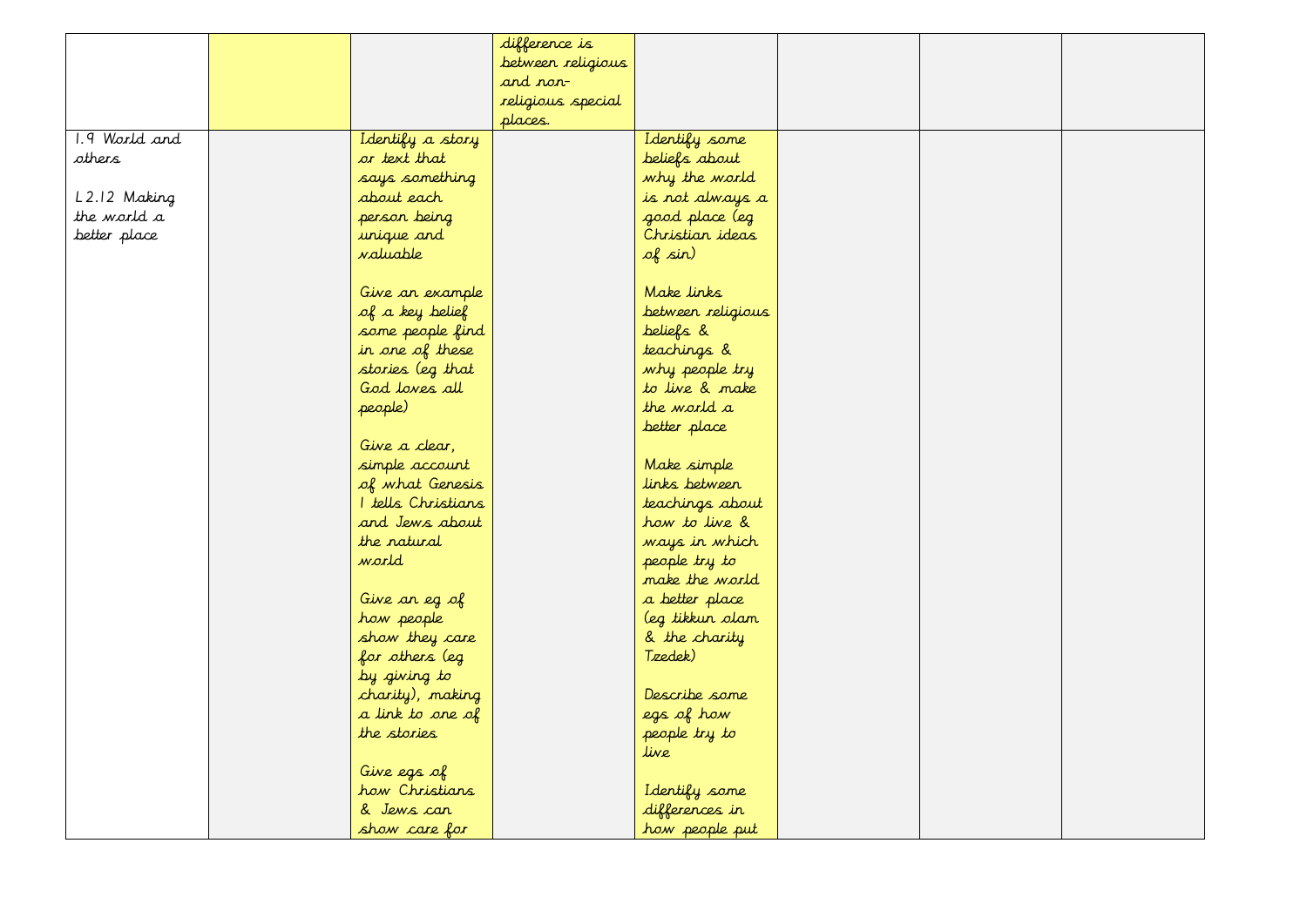|                |                  | the natural       | their beliefs into  |  |  |
|----------------|------------------|-------------------|---------------------|--|--|
|                |                  | Earth             | action              |  |  |
|                |                  |                   |                     |  |  |
|                |                  | Say why           | Raise questions     |  |  |
|                |                  | Christians &      | & suggest           |  |  |
|                |                  | Jews might look   | answers about       |  |  |
|                |                  | after the natural | why the world       |  |  |
|                |                  | world             | is not always a     |  |  |
|                |                  |                   | good place, &       |  |  |
|                |                  | Think, talk &     | what are the        |  |  |
|                |                  | ask questions     | best ways of        |  |  |
|                |                  | about what        | making it better    |  |  |
|                |                  | difference        |                     |  |  |
|                |                  | believing in God  | Make links          |  |  |
|                |                  | makes to how      | between some        |  |  |
|                |                  | people treat each | commands for        |  |  |
|                |                  | other and the     | living from         |  |  |
|                |                  | natural world     | religious           |  |  |
|                |                  |                   | traditions, non-    |  |  |
|                |                  | Give good         | religious           |  |  |
|                |                  | reasons why       | <i>morldviews</i> & |  |  |
|                |                  | everyone          | pupils' own         |  |  |
|                |                  | (religious &      | ideas               |  |  |
|                |                  | non-religious)    |                     |  |  |
|                |                  | should care for   | Express their       |  |  |
|                |                  | others and look   | own ideas           |  |  |
|                |                  | after the natural | about the best      |  |  |
|                |                  | world.            | ways to make        |  |  |
|                |                  |                   | the world a         |  |  |
|                |                  |                   | better place,       |  |  |
|                |                  |                   | making links        |  |  |
|                |                  |                   | with religious      |  |  |
|                |                  |                   | ideas studied,      |  |  |
|                |                  |                   | giving good         |  |  |
|                |                  |                   | reasons for         |  |  |
|                |                  |                   | their views.        |  |  |
| F4: Belonging  | Retell religious | Recognise that    |                     |  |  |
| 1.10 Belonging | stories making   | loving others is  |                     |  |  |
|                | connections with | important in lots |                     |  |  |
|                | personal         | of communities    |                     |  |  |
|                | experiences      |                   |                     |  |  |
|                |                  |                   |                     |  |  |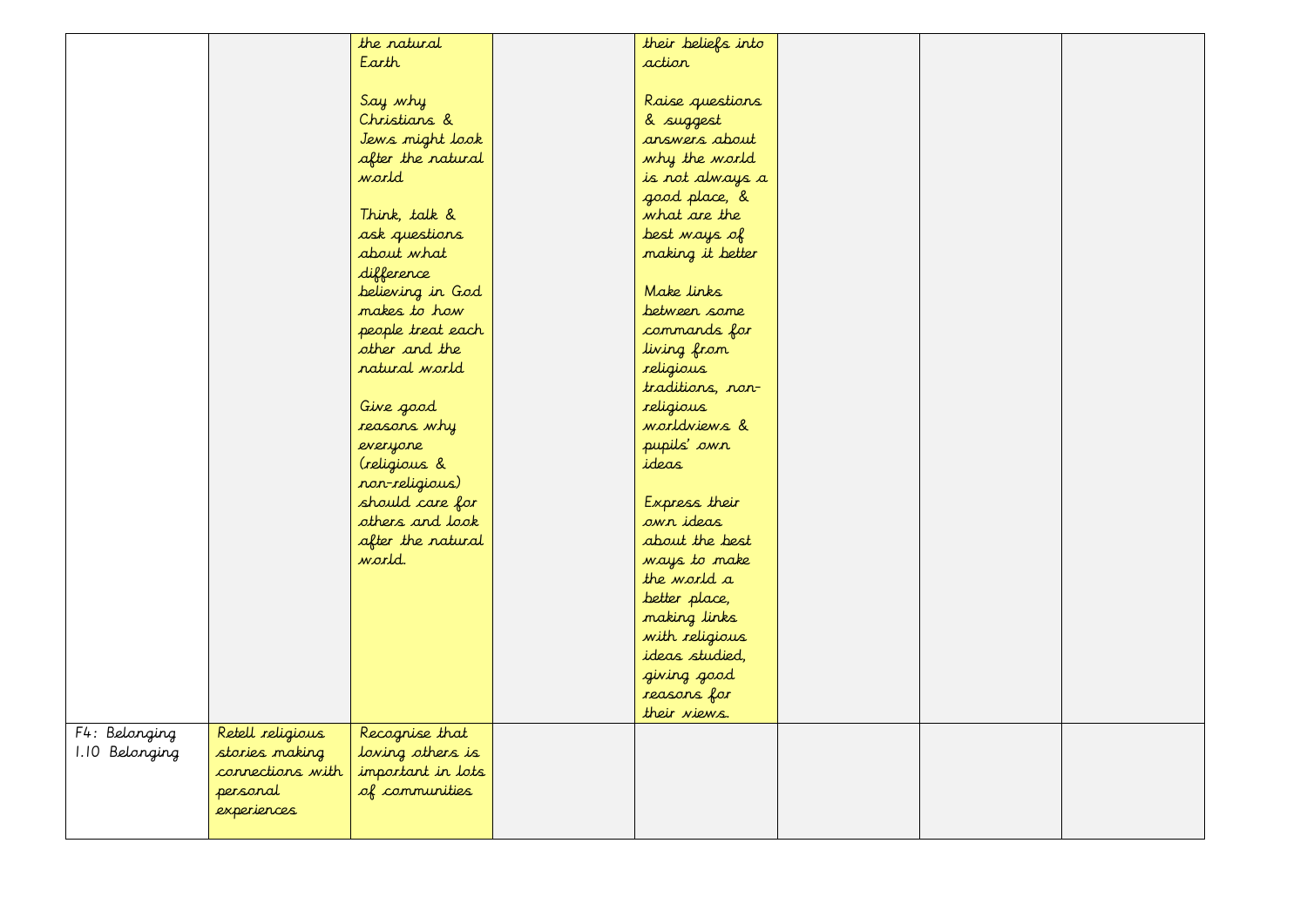| Share and<br>Say simply                |  |
|----------------------------------------|--|
| record<br>what Jesus and               |  |
| one other<br>occasions when            |  |
| things have<br>religious leader        |  |
| taught about<br>happened in            |  |
| their lives that<br>loving other       |  |
| make them feel<br>people               |  |
| special                                |  |
| Give an account                        |  |
| Recall simply<br>of what               |  |
| what happens<br>happens at a           |  |
| traditional<br>at a traditional        |  |
| Christian &<br>Christian infant        |  |
| baptism and<br>Jewish or               |  |
| dedication<br>Muslim welcome           |  |
| ceremony, and                          |  |
| Recall simply<br>suggest what          |  |
| what happens<br>the                    |  |
| actions/symbols<br>when a bay is       |  |
| welcomed into a<br>mean                |  |
| religion other                         |  |
| than Christianity<br>Identify at least |  |
| 2 <i>mays</i> people                   |  |
| show they love                         |  |
| each other and                         |  |
| belong to each                         |  |
| other when they                        |  |
| get married                            |  |
| (Christian                             |  |
| and/or Jewish                          |  |
| and non-                               |  |
| religious)                             |  |
|                                        |  |
| Give egs of                            |  |
| ways in which<br>people express        |  |
| their identity &                       |  |
| belonging within                       |  |
| faith                                  |  |
| communities,                           |  |
| responding                             |  |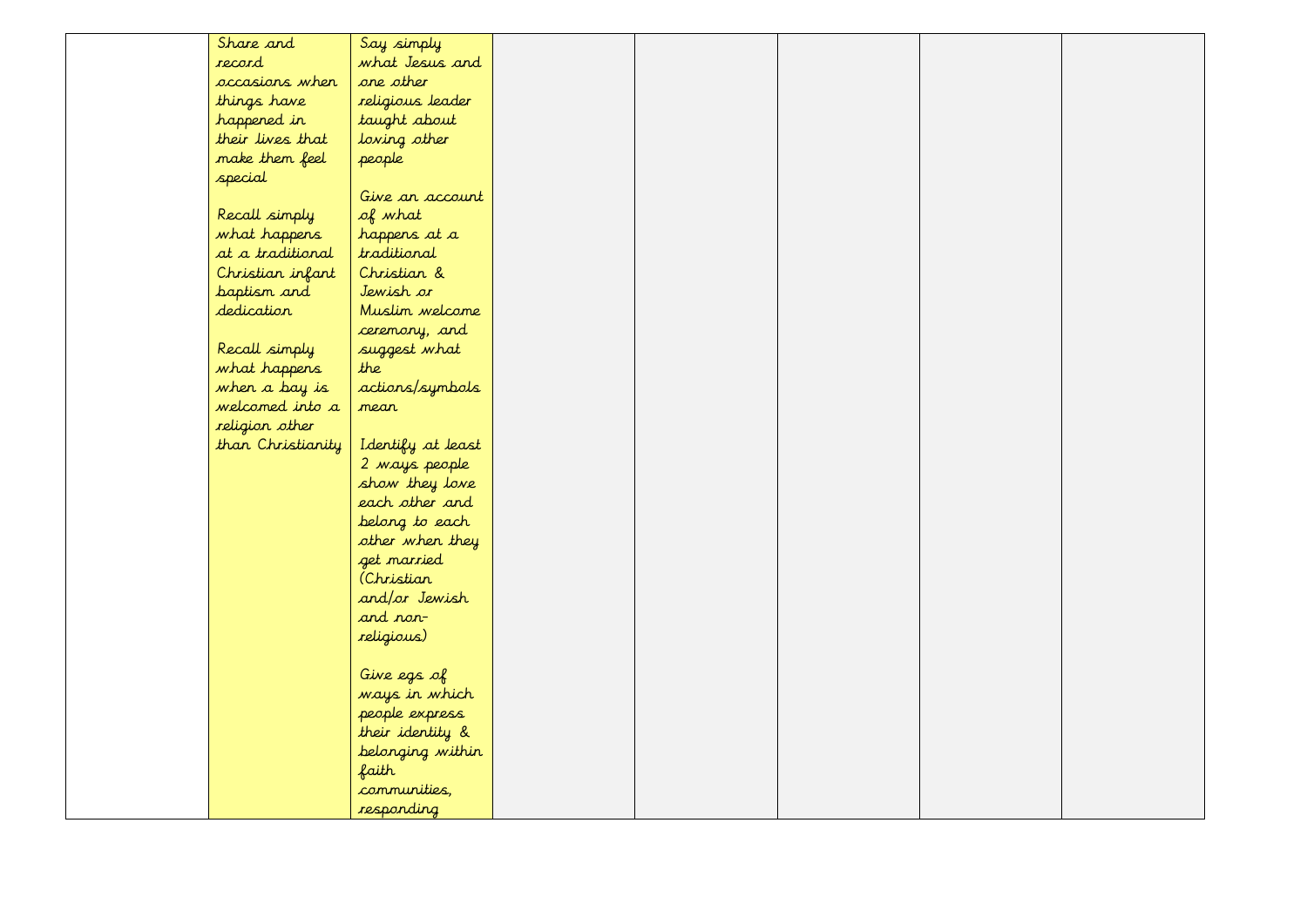|             |                   | sensitively to             |  |  |  |
|-------------|-------------------|----------------------------|--|--|--|
|             |                   | differences                |  |  |  |
|             |                   |                            |  |  |  |
|             |                   | Talk about what            |  |  |  |
|             |                   | they think is              |  |  |  |
|             |                   | good about                 |  |  |  |
|             |                   | being in a                 |  |  |  |
|             |                   | community, for             |  |  |  |
|             |                   | people in faith            |  |  |  |
|             |                   | communities and            |  |  |  |
|             |                   |                            |  |  |  |
|             |                   | for themselves,            |  |  |  |
|             |                   | giving a good              |  |  |  |
|             |                   | reason for their<br>ideas. |  |  |  |
|             |                   |                            |  |  |  |
| F6: Special | Talk about some   |                            |  |  |  |
| Stories     | religious stories |                            |  |  |  |
|             |                   |                            |  |  |  |
|             | Recognise some    |                            |  |  |  |
|             | religious words   |                            |  |  |  |
|             | (eg about God)    |                            |  |  |  |
|             |                   |                            |  |  |  |
|             | Identify some of  |                            |  |  |  |
|             | their own         |                            |  |  |  |
|             | feelings in the   |                            |  |  |  |
|             | stories they hear |                            |  |  |  |
|             |                   |                            |  |  |  |
|             | Identify a        |                            |  |  |  |
|             | sacred text (eg   |                            |  |  |  |
|             | Bible, Torah)     |                            |  |  |  |
|             |                   |                            |  |  |  |
|             | Talk about some   |                            |  |  |  |
|             | of the things     |                            |  |  |  |
|             | these stories     |                            |  |  |  |
|             | teach believers   |                            |  |  |  |
|             | leg What Jesus    |                            |  |  |  |
|             | teaches about     |                            |  |  |  |
|             | being friends     |                            |  |  |  |
|             | with the          |                            |  |  |  |
|             | friendless in the |                            |  |  |  |
|             | story of          |                            |  |  |  |
|             | Zacchaeus,        |                            |  |  |  |
|             | what Jesus'       |                            |  |  |  |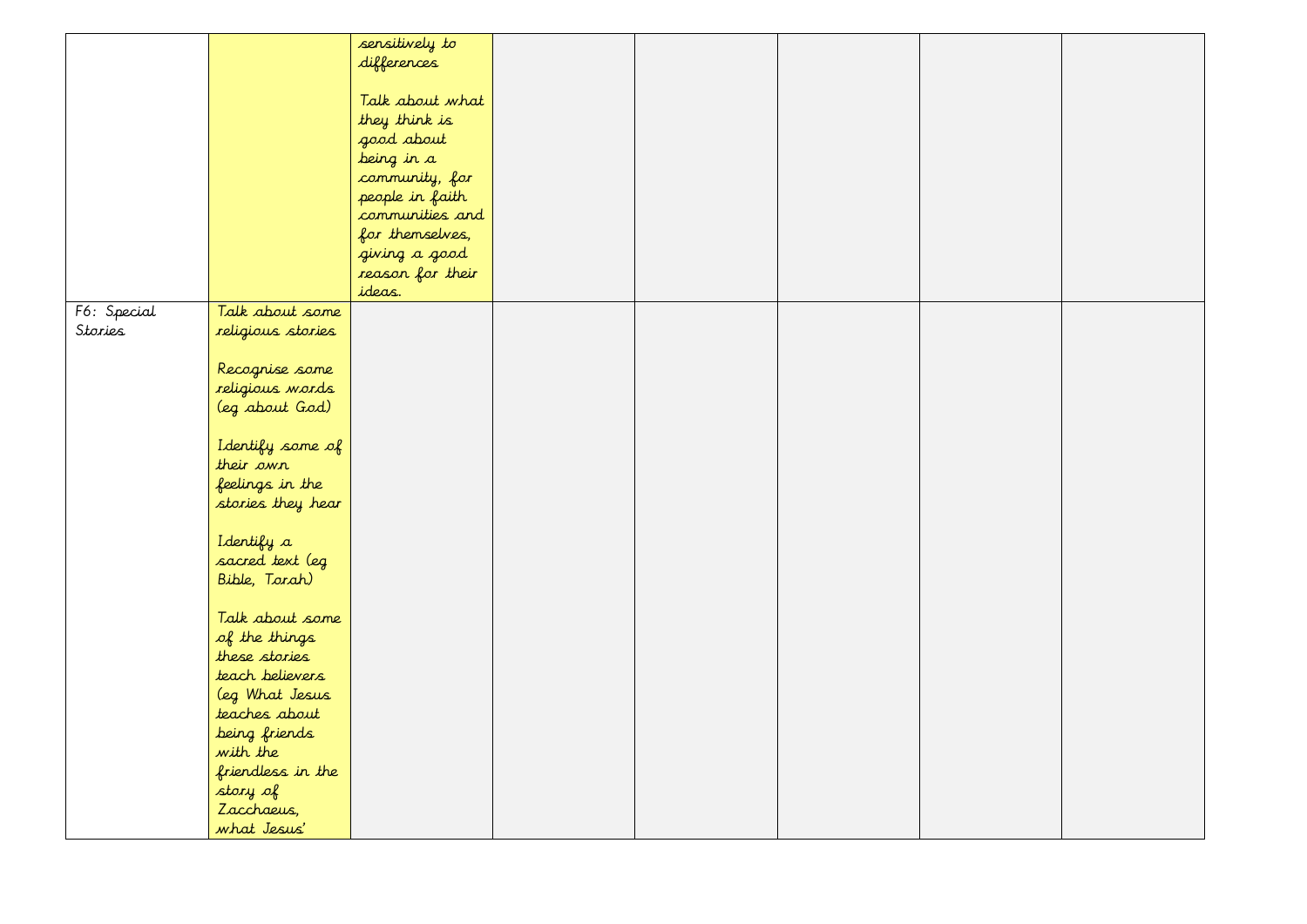|                                           | story about the<br>ten lepers<br>teaches about<br>saying 'thank<br>you' and why it<br>is good to<br>thank and be<br>thanked; what<br>the Chanukah<br>story teaches<br>Jews about<br>standing up for<br>what is right)<br>etc |  |                                                                                                                                                                                                                                                                                                                                     |                                                                    |  |
|-------------------------------------------|------------------------------------------------------------------------------------------------------------------------------------------------------------------------------------------------------------------------------|--|-------------------------------------------------------------------------------------------------------------------------------------------------------------------------------------------------------------------------------------------------------------------------------------------------------------------------------------|--------------------------------------------------------------------|--|
| $\overline{L2.2}$ People of<br>God        |                                                                                                                                                                                                                              |  | Make clear links<br>between the<br>story of Noah<br>and the idea of<br>coverant<br>Make simple<br>links between<br>promises in the<br>story of Noah<br>and promises<br>that Christians<br>make at a<br>wedding<br>ceremony<br>Make links<br>between the<br>story of Noah<br>and how we<br>live in school<br>and the wider<br>world. |                                                                    |  |
| $L2.3$ - Trinity<br>(God/<br>Incarnation) |                                                                                                                                                                                                                              |  |                                                                                                                                                                                                                                                                                                                                     | Recognise what<br>a 'Gospel' is &<br>give an eg of<br>the kinds of |  |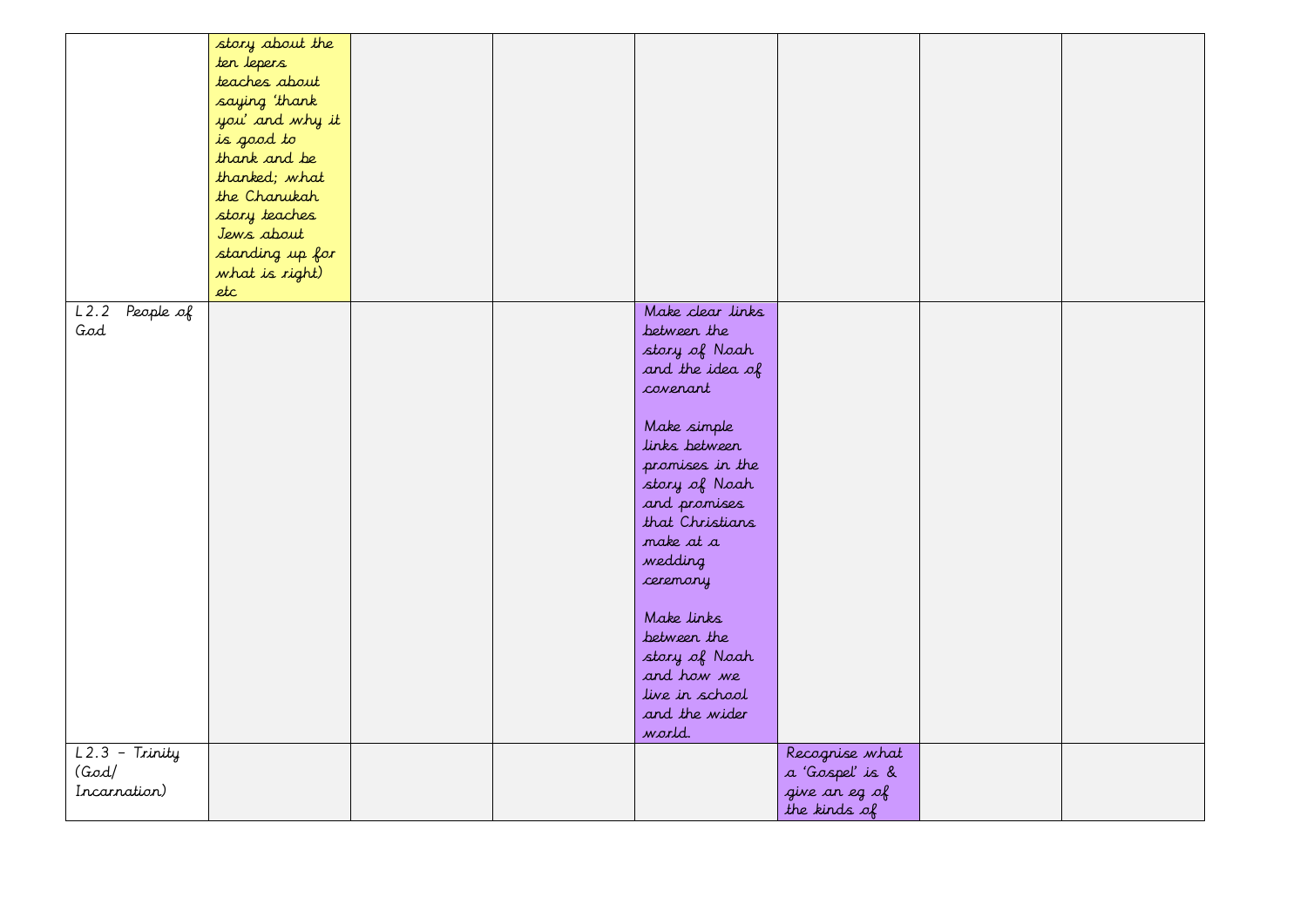|  | stories it         |  |
|--|--------------------|--|
|  |                    |  |
|  | contains           |  |
|  |                    |  |
|  | Offer              |  |
|  | suggestions        |  |
|  | about what         |  |
|  |                    |  |
|  | texts about        |  |
|  | baptism &          |  |
|  | Trinity mean       |  |
|  |                    |  |
|  | Give egs of        |  |
|  | what these texts   |  |
|  | mean to some       |  |
|  |                    |  |
|  | Christians today   |  |
|  |                    |  |
|  | Describe how       |  |
|  | Christians show    |  |
|  | their beliefs      |  |
|  | about God the      |  |
|  |                    |  |
|  | Trinity in         |  |
|  | warship in         |  |
|  | different ways     |  |
|  | (eg: in baptism    |  |
|  | & prayer) & in     |  |
|  | the way they       |  |
|  | live               |  |
|  |                    |  |
|  |                    |  |
|  | Make links         |  |
|  | between some       |  |
|  | <b>Bible texts</b> |  |
|  | studied & the      |  |
|  | idea of God in     |  |
|  | Christianity,      |  |
|  | expressing         |  |
|  |                    |  |
|  | clearly some       |  |
|  | ideas of their     |  |
|  | own about          |  |
|  | what Christians    |  |
|  | believe God is     |  |
|  | like.              |  |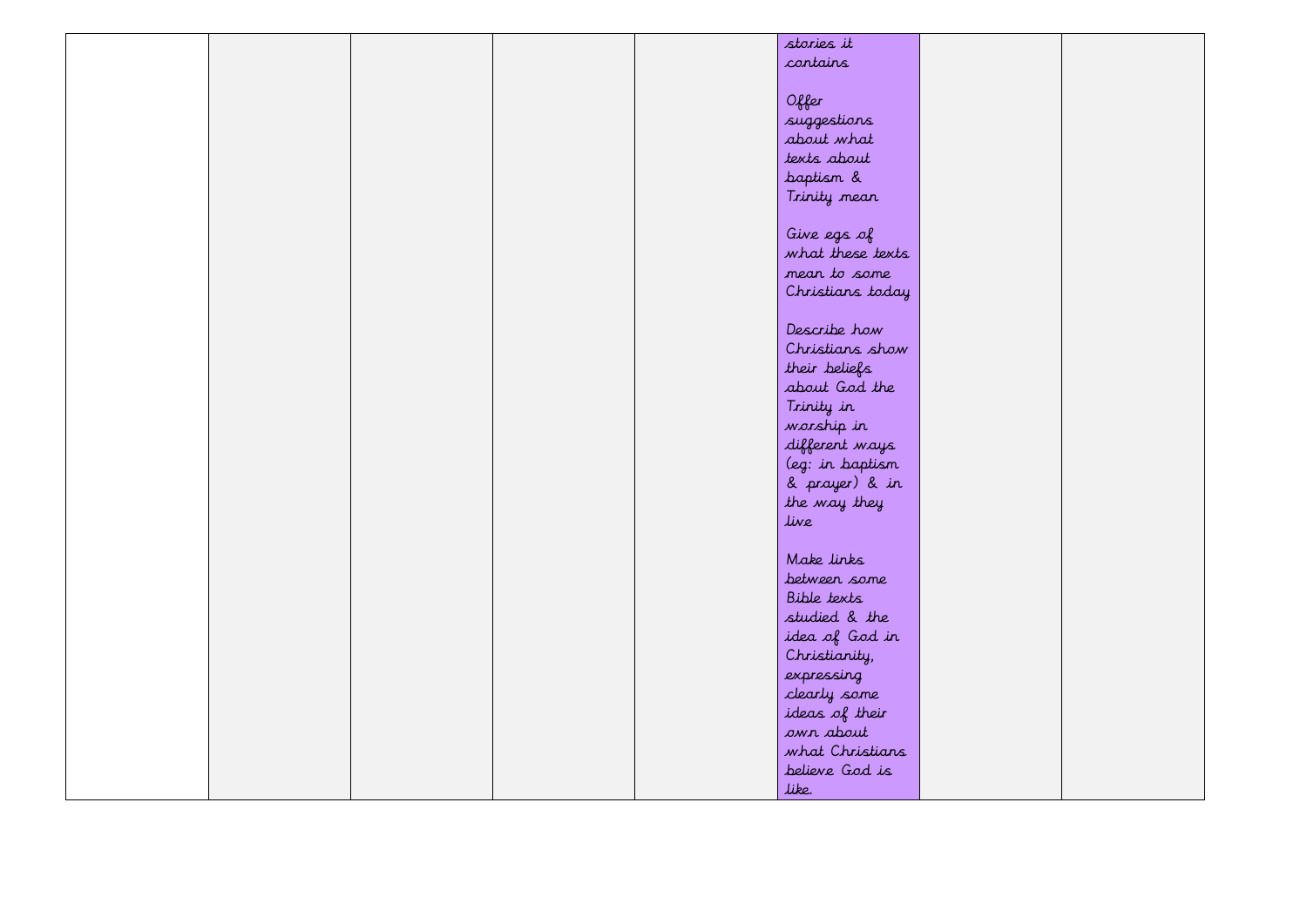| L2.6 Pentecost   |  |  | Make clear links  | Explain            |
|------------------|--|--|-------------------|--------------------|
| (Kingdam of      |  |  | between the       | connections        |
| God)             |  |  | story of          | between biblical   |
|                  |  |  | Pentecost &       | texts and the      |
| $U2.6 - Kingdom$ |  |  | Christian beliefs | concept of the     |
| of God           |  |  | about the         | kingdam of God     |
|                  |  |  | 'kingdam of       |                    |
|                  |  |  | God' on Earth     | Consider           |
|                  |  |  |                   | different          |
|                  |  |  | Offer informed    | possible           |
|                  |  |  | suggestions       | meanings for       |
|                  |  |  | about what the    | the biblical texts |
|                  |  |  | events of         | studied,           |
|                  |  |  | Pentecost in      | showing            |
|                  |  |  | Acts 2 might      | awareness of       |
|                  |  |  | <i>mean</i>       | different          |
|                  |  |  |                   | interpretations    |
|                  |  |  | Give egs of       |                    |
|                  |  |  | what Pentecost    | Make clear         |
|                  |  |  | means to some     | connections        |
|                  |  |  | Christians now    | between belief in  |
|                  |  |  |                   | the kingdom of     |
|                  |  |  | Make simple       | God & how          |
|                  |  |  | links between the | Christians put     |
|                  |  |  | description of    | their beliefs into |
|                  |  |  | Pentecost in      | practice           |
|                  |  |  | Acts 2, the       |                    |
|                  |  |  | Holy Spirit, the  | Show how           |
|                  |  |  | kingdam of        | Christians put     |
|                  |  |  | God, & how        | their beliefs into |
|                  |  |  | Christians live   | practice in        |
|                  |  |  | row               | different ways     |
|                  |  |  |                   |                    |
|                  |  |  | Describe how      | Relate the         |
|                  |  |  | Christians show   | Christian          |
|                  |  |  | their beliefs     | 'kingdan of        |
|                  |  |  | about the Holy    | God' model (eg     |
|                  |  |  | Spirit in         | loving others,     |
|                  |  |  | warship           | serving the        |
|                  |  |  |                   | needy) to          |
|                  |  |  | Make links        | issues, problems   |
|                  |  |  | between ideas     | & opportunities    |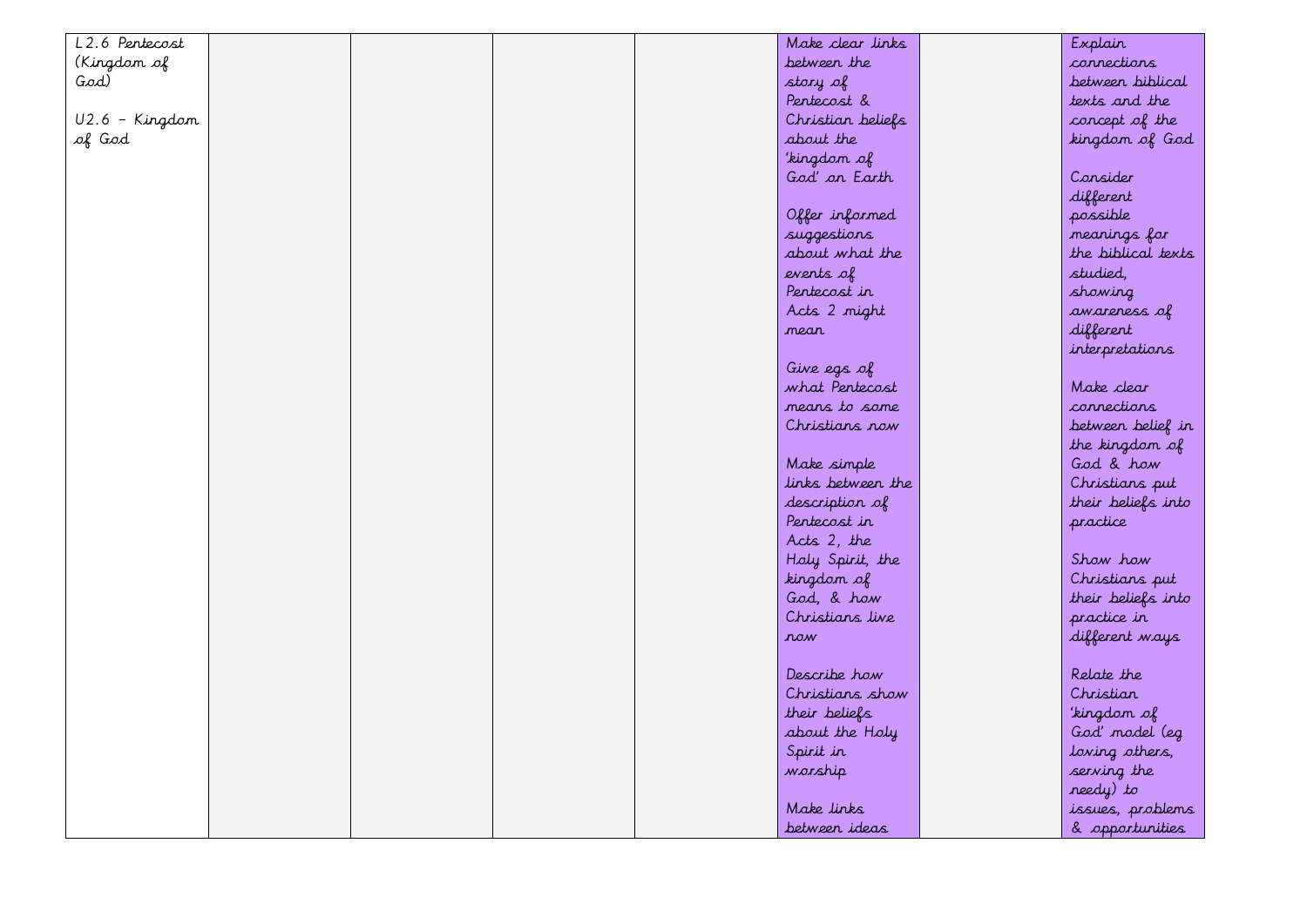|                   |  |  | about the        | in the world     |
|-------------------|--|--|------------------|------------------|
|                   |  |  | kingdam of God   | today            |
|                   |  |  | in the Bible &   |                  |
|                   |  |  | what people      | Articulate their |
|                   |  |  | believe about    | own responses    |
|                   |  |  | following God    | to the idea of   |
|                   |  |  | today, giving    | the importance   |
|                   |  |  | good reasons     | of love &        |
|                   |  |  | for their ideas. | service in the   |
|                   |  |  |                  | world today.     |
| $L2.II - marking$ |  |  | I dentify some   |                  |
| significant       |  |  | beliefs about    |                  |
| events in life    |  |  | lowe,            |                  |
|                   |  |  | commitment &     |                  |
|                   |  |  | promises in 2    |                  |
|                   |  |  | religious        |                  |
|                   |  |  | traditions &     |                  |
|                   |  |  | describe what    |                  |
|                   |  |  | they mean        |                  |
|                   |  |  |                  |                  |
|                   |  |  | Offer informed   |                  |
|                   |  |  | suggestions      |                  |
|                   |  |  | about the        |                  |
|                   |  |  | meaning &        |                  |
|                   |  |  | importance of    |                  |
|                   |  |  | ceremonies of    |                  |
|                   |  |  | commitment for   |                  |
|                   |  |  | religious & non- |                  |
|                   |  |  | religious people |                  |
|                   |  |  | today            |                  |
|                   |  |  |                  |                  |
|                   |  |  | Describe what    |                  |
|                   |  |  | happens in       |                  |
|                   |  |  | ceremonies of    |                  |
|                   |  |  | commitment (eg   |                  |
|                   |  |  | baptism, sacred  |                  |
|                   |  |  | thread,          |                  |
|                   |  |  | marriage) & say  |                  |
|                   |  |  | what these       |                  |
|                   |  |  | rituals mean     |                  |
|                   |  |  |                  |                  |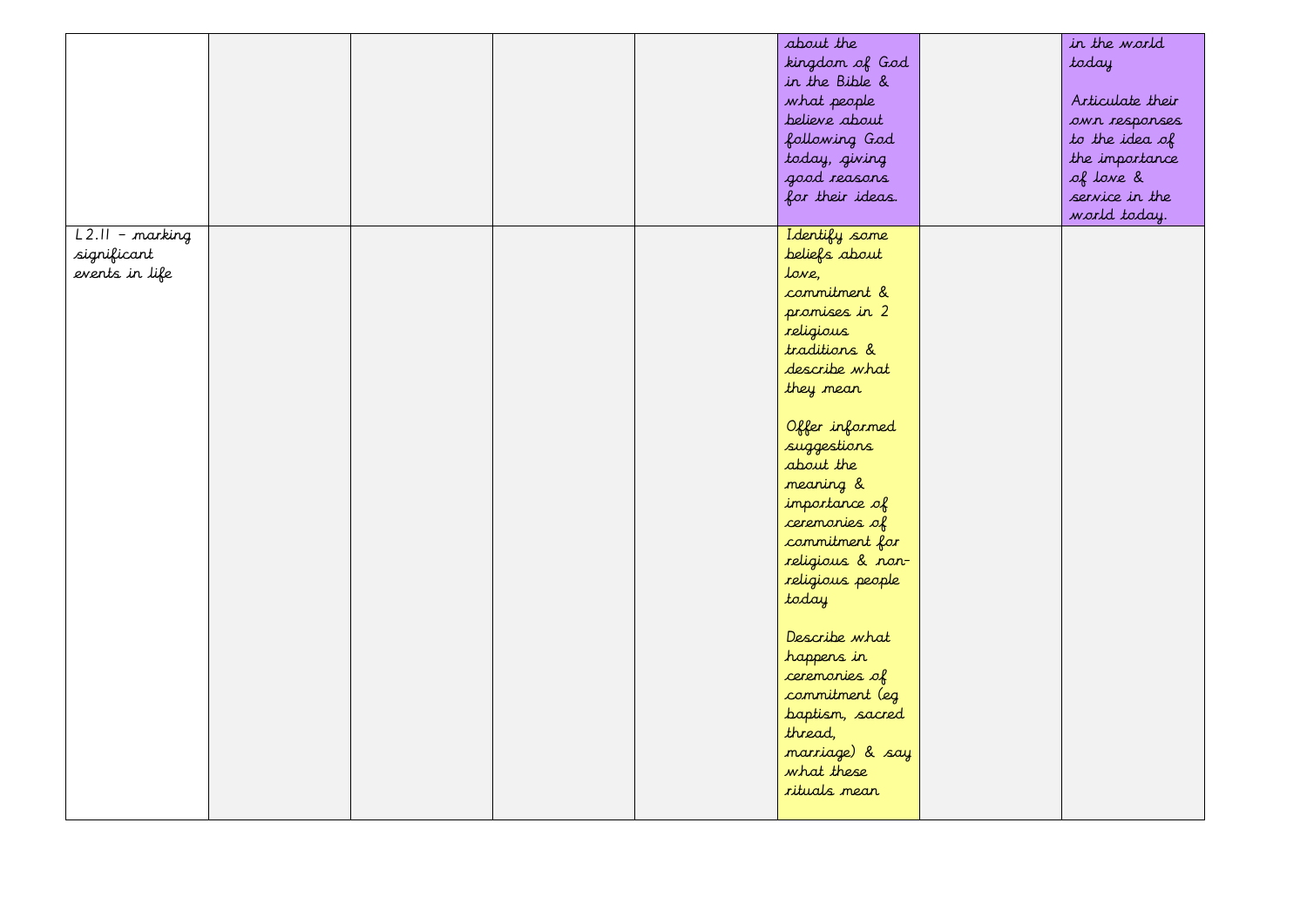|  |  | Make simple            |  |
|--|--|------------------------|--|
|  |  | links between          |  |
|  |  | beliefs about          |  |
|  |  | love &                 |  |
|  |  | commitment &           |  |
|  |  | how people in          |  |
|  |  | at least 2             |  |
|  |  | religious              |  |
|  |  | traditions live        |  |
|  |  | (eg through            |  |
|  |  | celebrating            |  |
|  |  | forgiveness,           |  |
|  |  | salvation &            |  |
|  |  | freedom at             |  |
|  |  | festivals              |  |
|  |  |                        |  |
|  |  | Raise questions        |  |
|  |  | & suggest              |  |
|  |  | answers about          |  |
|  |  | whether it is          |  |
|  |  | good for               |  |
|  |  | everyone to see        |  |
|  |  | life as a              |  |
|  |  | journey, & mark        |  |
|  |  | the milestones         |  |
|  |  |                        |  |
|  |  | Make links             |  |
|  |  | between the            |  |
|  |  | ideas of love,         |  |
|  |  | commitment &           |  |
|  |  | promises in            |  |
|  |  | religious & non-       |  |
|  |  | religious              |  |
|  |  | ceremonies             |  |
|  |  |                        |  |
|  |  | Give good              |  |
|  |  | reasons why            |  |
|  |  | they think             |  |
|  |  | ceremonies of          |  |
|  |  | commitment are         |  |
|  |  | or are not             |  |
|  |  | <i>valuable today.</i> |  |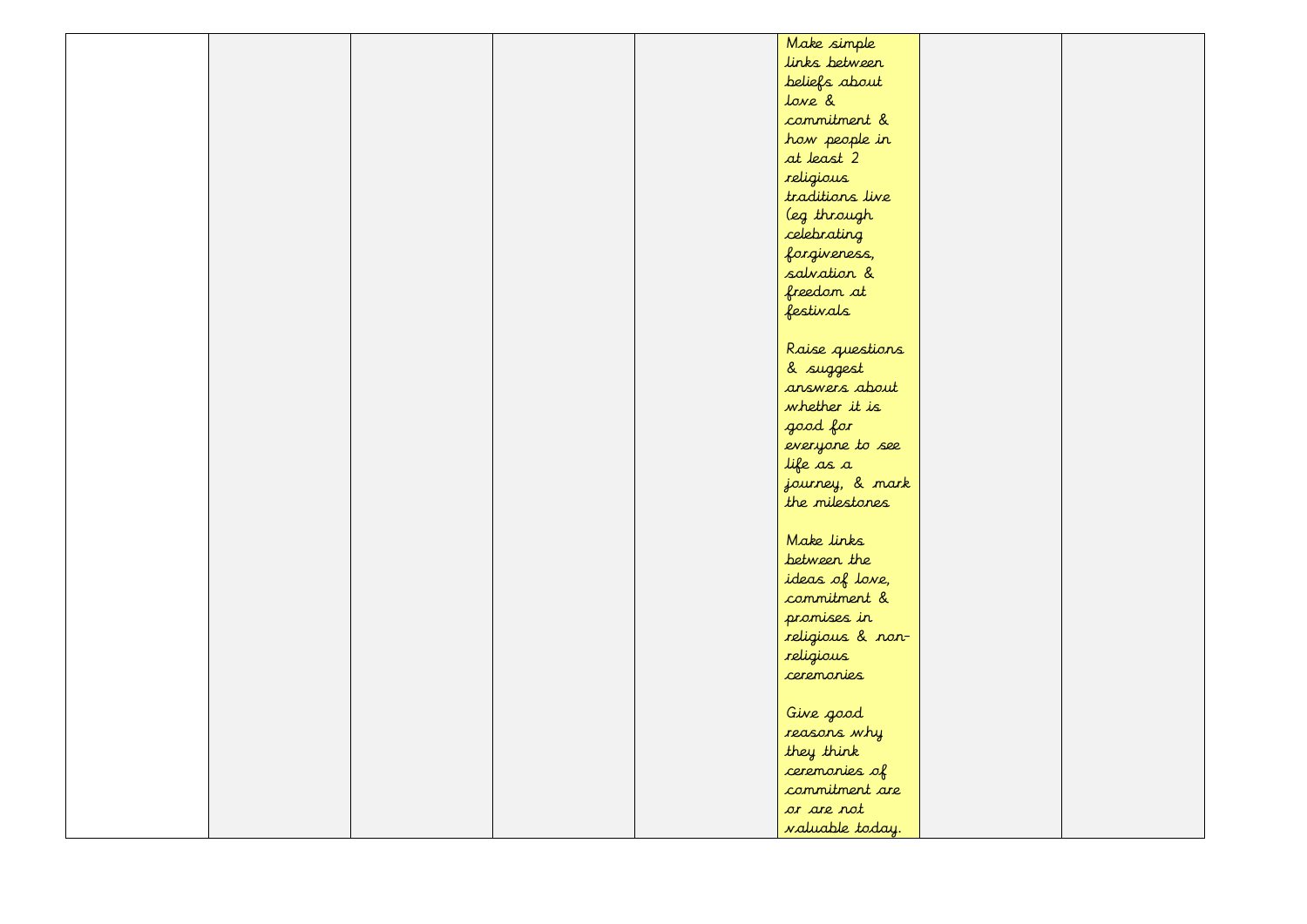| <b>U2.10 What</b> |  |  | Identify &                      |  |
|-------------------|--|--|---------------------------------|--|
| matters most to   |  |  | explain beliefs                 |  |
| humanists &       |  |  | about why                       |  |
| Christians        |  |  | people are good                 |  |
|                   |  |  | and bad (eg                     |  |
|                   |  |  | Christian &                     |  |
|                   |  |  | Humanist)                       |  |
|                   |  |  |                                 |  |
|                   |  |  | Make links with                 |  |
|                   |  |  | sources of                      |  |
|                   |  |  | authority that                  |  |
|                   |  |  | tell people how                 |  |
|                   |  |  | to be good (eg                  |  |
|                   |  |  | Christian idea                  |  |
|                   |  |  | of being made                   |  |
|                   |  |  | in the image of                 |  |
|                   |  |  | 'God' byt 'fallen',             |  |
|                   |  |  | & Humanists                     |  |
|                   |  |  | saying people                   |  |
|                   |  |  | can be 'good                    |  |
|                   |  |  | without God')                   |  |
|                   |  |  |                                 |  |
|                   |  |  | Make clear                      |  |
|                   |  |  | connections                     |  |
|                   |  |  | <i>between</i>                  |  |
|                   |  |  | Christian &                     |  |
|                   |  |  | Humanist ideas                  |  |
|                   |  |  | about being                     |  |
|                   |  |  | good & how                      |  |
|                   |  |  | people live                     |  |
|                   |  |  |                                 |  |
|                   |  |  | Suggest reasons                 |  |
|                   |  |  |                                 |  |
|                   |  |  | why it might be<br>helpful to   |  |
|                   |  |  |                                 |  |
|                   |  |  | follow a moral<br>code & why it |  |
|                   |  |  | might be                        |  |
|                   |  |  |                                 |  |
|                   |  |  | difficult,                      |  |
|                   |  |  | offering                        |  |
|                   |  |  | different points                |  |
|                   |  |  | of view                         |  |
|                   |  |  |                                 |  |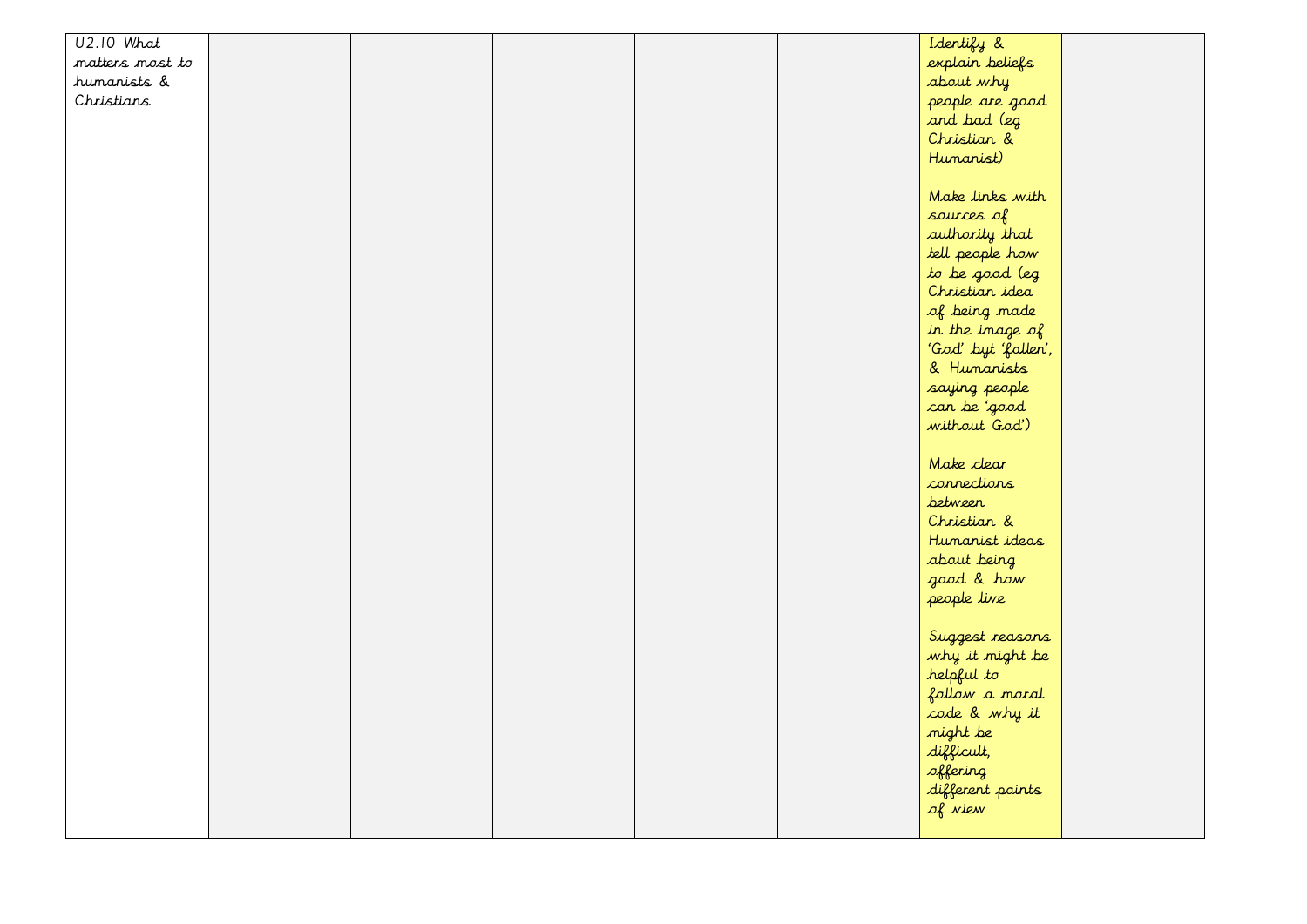|                                                           |  |  | Raise important<br>questions &<br>suggest answers<br>about how &<br>why people<br>should be good<br>Make<br>connections |                                                                                                                                          |
|-----------------------------------------------------------|--|--|-------------------------------------------------------------------------------------------------------------------------|------------------------------------------------------------------------------------------------------------------------------------------|
|                                                           |  |  | between the<br><i>values studied</i><br>& their own<br>lives, & their<br>importance in<br>the world                     |                                                                                                                                          |
| $U2.II$ Why $d\sigma$                                     |  |  | today, giving<br>good reasons<br>for their views.                                                                       | Define the terms                                                                                                                         |
| some people<br>believe in God<br>& some people<br>do rot? |  |  |                                                                                                                         | 'theist', 'atheist'<br>& 'agnostic' &<br>give egs of<br>statements that<br>reflect these<br>beliefs                                      |
|                                                           |  |  |                                                                                                                         | Identify &<br>explain what<br>religious & non-<br>religious people<br>believe about<br>God, saying<br>where they get<br>their ideas from |
|                                                           |  |  |                                                                                                                         | Give egs of<br>reasons why<br>people do or do<br>not believe in<br>God                                                                   |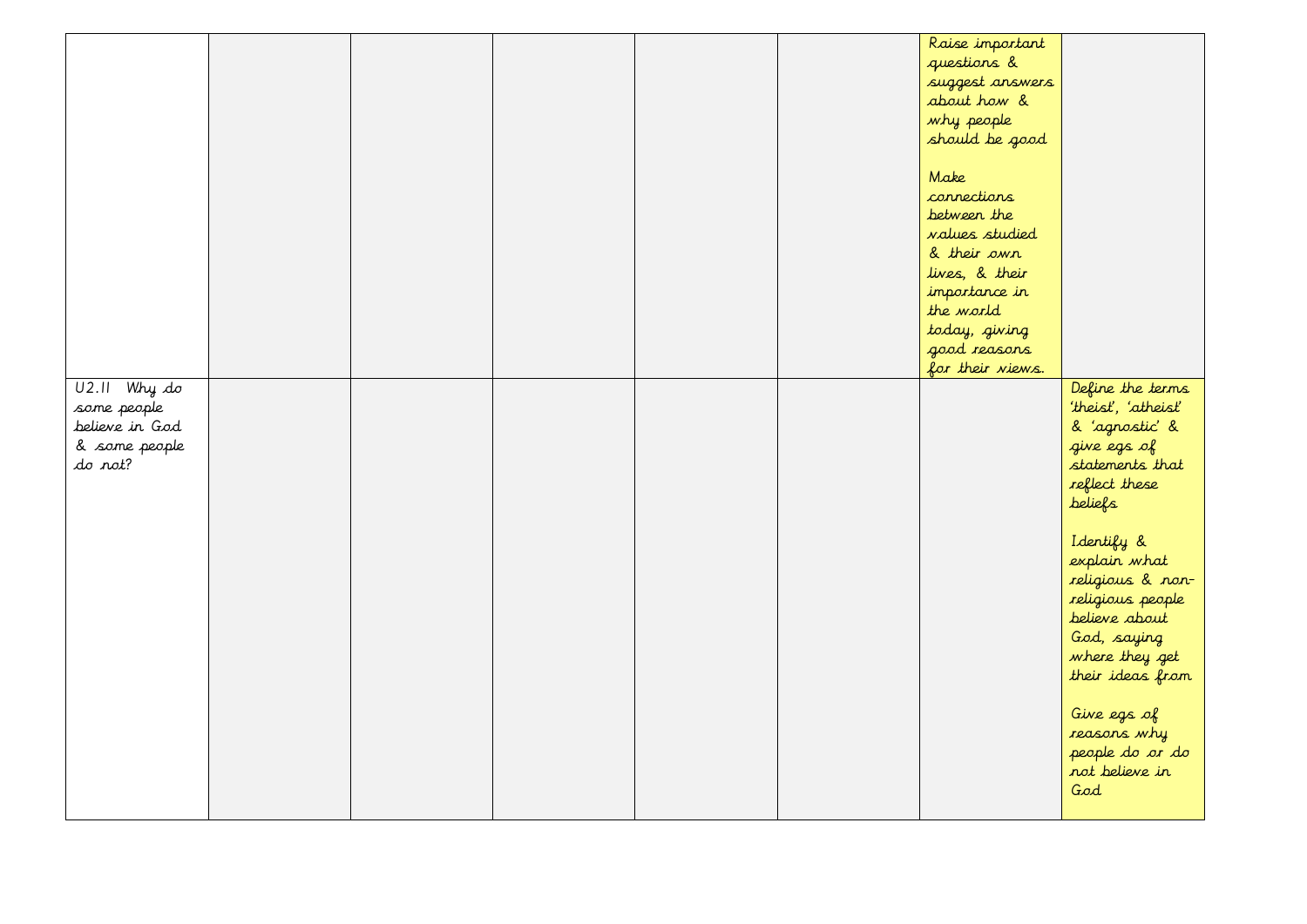|  |  |  | Make clear               |
|--|--|--|--------------------------|
|  |  |  | connections              |
|  |  |  | between what             |
|  |  |  | people believe           |
|  |  |  | about God &              |
|  |  |  | the impact $\mathcal{A}$ |
|  |  |  | this belief on           |
|  |  |  | how they live            |
|  |  |  |                          |
|  |  |  | Give evidence &          |
|  |  |  | egs to show              |
|  |  |  | how Christians           |
|  |  |  | sometimes                |
|  |  |  | disagree about           |
|  |  |  | what God is              |
|  |  |  | like (eg some            |
|  |  |  | differences in           |
|  |  |  | interpreting             |
|  |  |  | Genesis)                 |
|  |  |  |                          |
|  |  |  | Reflect on &             |
|  |  |  | articulate some          |
|  |  |  | ways in which            |
|  |  |  | believing in God         |
|  |  |  | is valuable in           |
|  |  |  | the lives of             |
|  |  |  | believers, &             |
|  |  |  | ways it can be           |
|  |  |  | challenging              |
|  |  |  |                          |
|  |  |  | Consider &               |
|  |  |  | weigh up                 |
|  |  |  | different views          |
|  |  |  | on theism,               |
|  |  |  | agnosticism &            |
|  |  |  | atheism,                 |
|  |  |  | expressing               |
|  |  |  | insights of their        |
|  |  |  | own about why            |
|  |  |  | people believe in        |
|  |  |  | God or not               |
|  |  |  |                          |
|  |  |  |                          |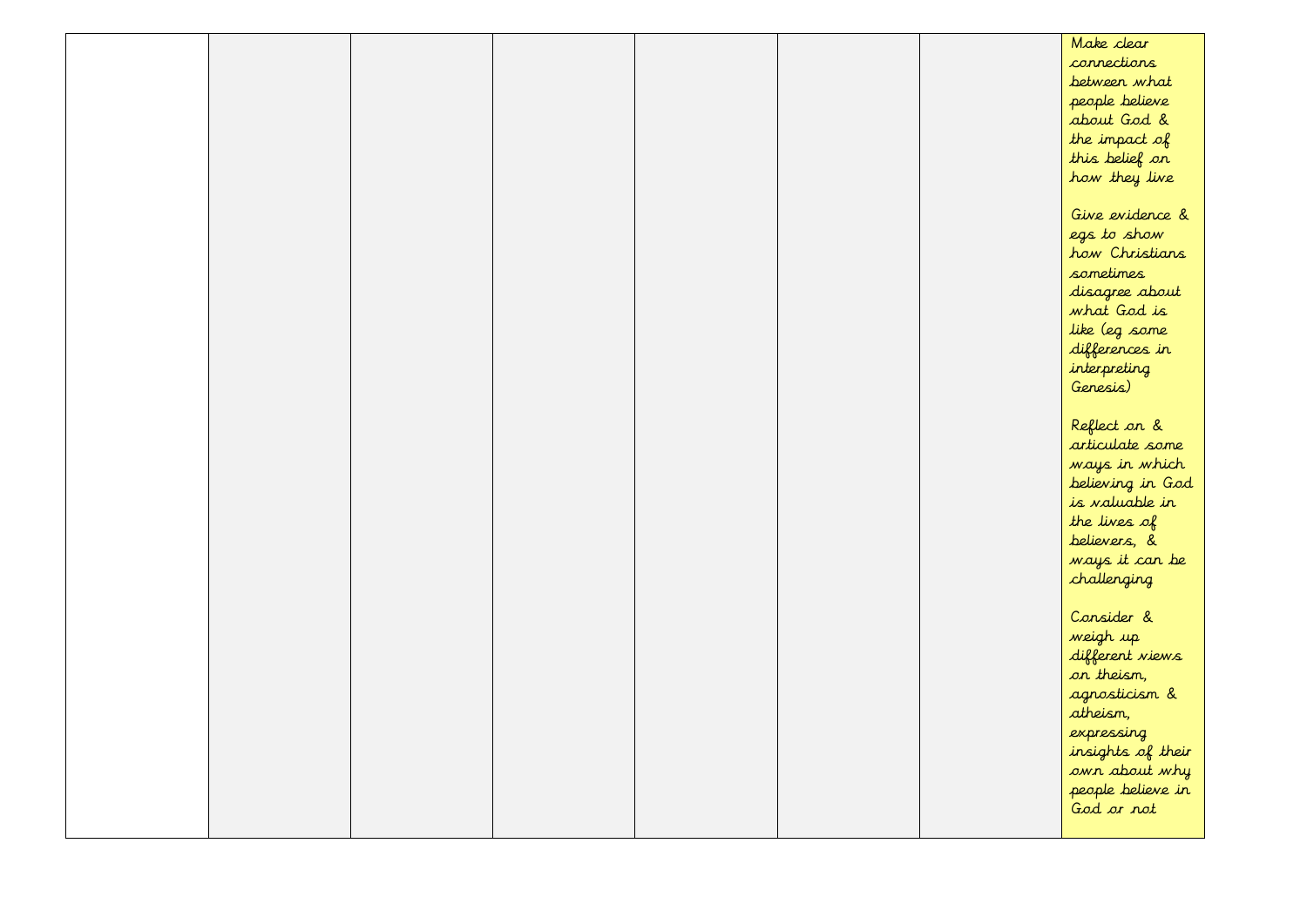|                  |  |  |  | Make              |
|------------------|--|--|--|-------------------|
|                  |  |  |  | connections       |
|                  |  |  |  | between belief &  |
|                  |  |  |  | behaviour in      |
|                  |  |  |  | their own lives,  |
|                  |  |  |  | in light of their |
|                  |  |  |  | learning.         |
| $U2.12$ How      |  |  |  | Describe at least |
| does faith help  |  |  |  | 3 egs of ways     |
| people when life |  |  |  | in which          |
| gets hard?       |  |  |  | religions guide   |
|                  |  |  |  | people in how     |
|                  |  |  |  | to respond to     |
|                  |  |  |  | good & hard       |
|                  |  |  |  | times in life     |
|                  |  |  |  |                   |
|                  |  |  |  | I dentify beliefs |
|                  |  |  |  | about life after  |
|                  |  |  |  | death in at least |
|                  |  |  |  | 2 religious       |
|                  |  |  |  | traditions,       |
|                  |  |  |  | comparing &       |
|                  |  |  |  | explaining        |
|                  |  |  |  | similarities &    |
|                  |  |  |  | differences       |
|                  |  |  |  |                   |
|                  |  |  |  | Make clear        |
|                  |  |  |  | connections       |
|                  |  |  |  | between what      |
|                  |  |  |  |                   |
|                  |  |  |  | people believe    |
|                  |  |  |  | about God &       |
|                  |  |  |  | how they          |
|                  |  |  |  | respond to        |
|                  |  |  |  | challenges in     |
|                  |  |  |  | life (eg          |
|                  |  |  |  | suffering,        |
|                  |  |  |  | bereavement)      |
|                  |  |  |  |                   |
|                  |  |  |  | Give egs of       |
|                  |  |  |  | ways in which     |
|                  |  |  |  | beliefs about     |
|                  |  |  |  | resurrection/     |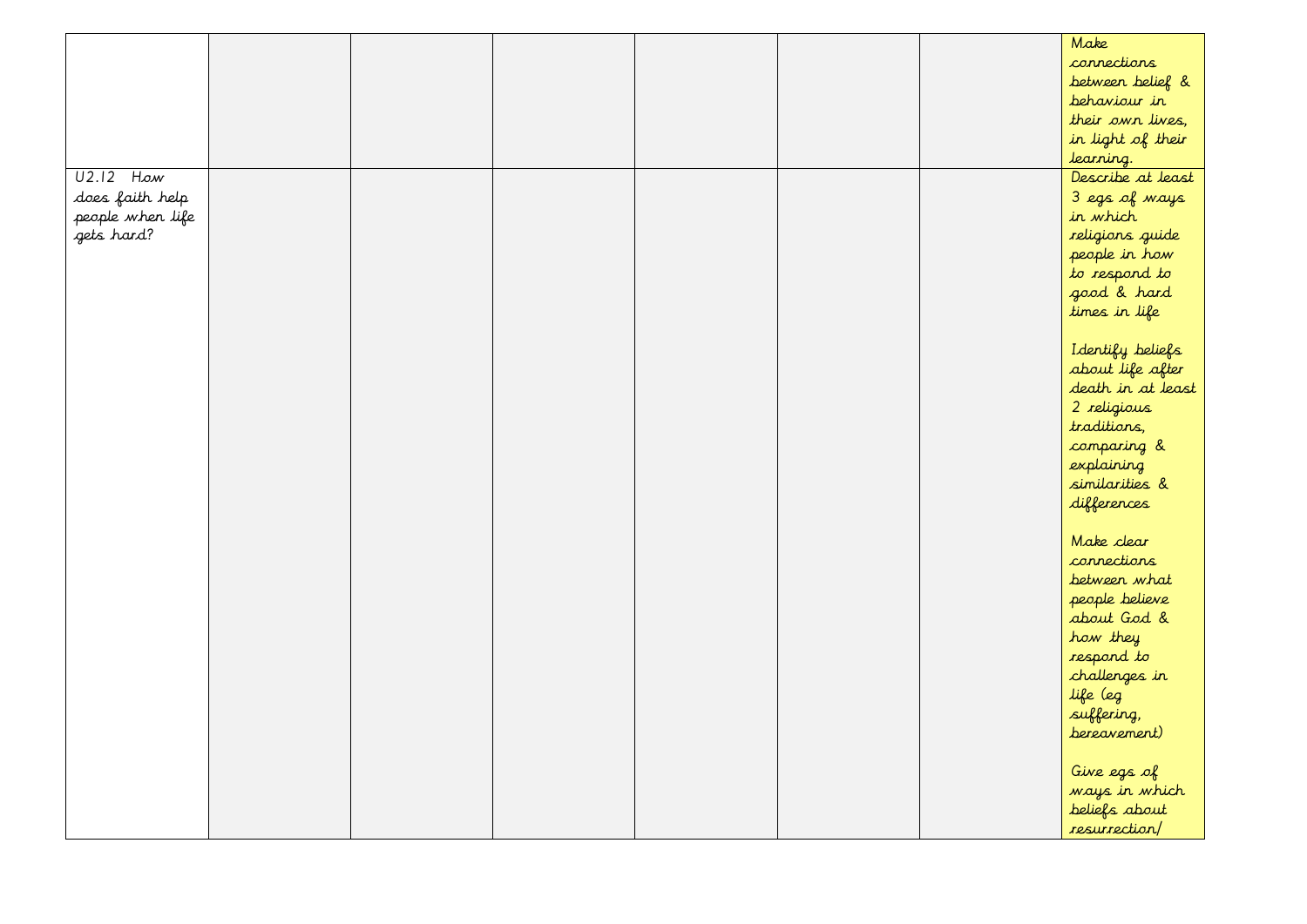|  |  |  | judgement/        |
|--|--|--|-------------------|
|  |  |  | heaven/ karma/    |
|  |  |  | reincarnation     |
|  |  |  | make a            |
|  |  |  | difference to     |
|  |  |  | how someone       |
|  |  |  | lives             |
|  |  |  |                   |
|  |  |  | Interpret a range |
|  |  |  | of artistic       |
|  |  |  | expressions of    |
|  |  |  | afterlife,        |
|  |  |  | offering &        |
|  |  |  | explaining        |
|  |  |  | different ways    |
|  |  |  | $\mathcal{A}$     |
|  |  |  | understanding     |
|  |  |  | these             |
|  |  |  |                   |
|  |  |  | Offer a           |
|  |  |  | reasoned          |
|  |  |  | response to the   |
|  |  |  | unit question,    |
|  |  |  | with evidence &   |
|  |  |  | example,          |
|  |  |  | expressing        |
|  |  |  | insights of their |
|  |  |  | own.              |

Key

| Multi-faith units        |
|--------------------------|
| Judaism study units      |
| Islam study units        |
| Christianity study units |
| Hinduism study units     |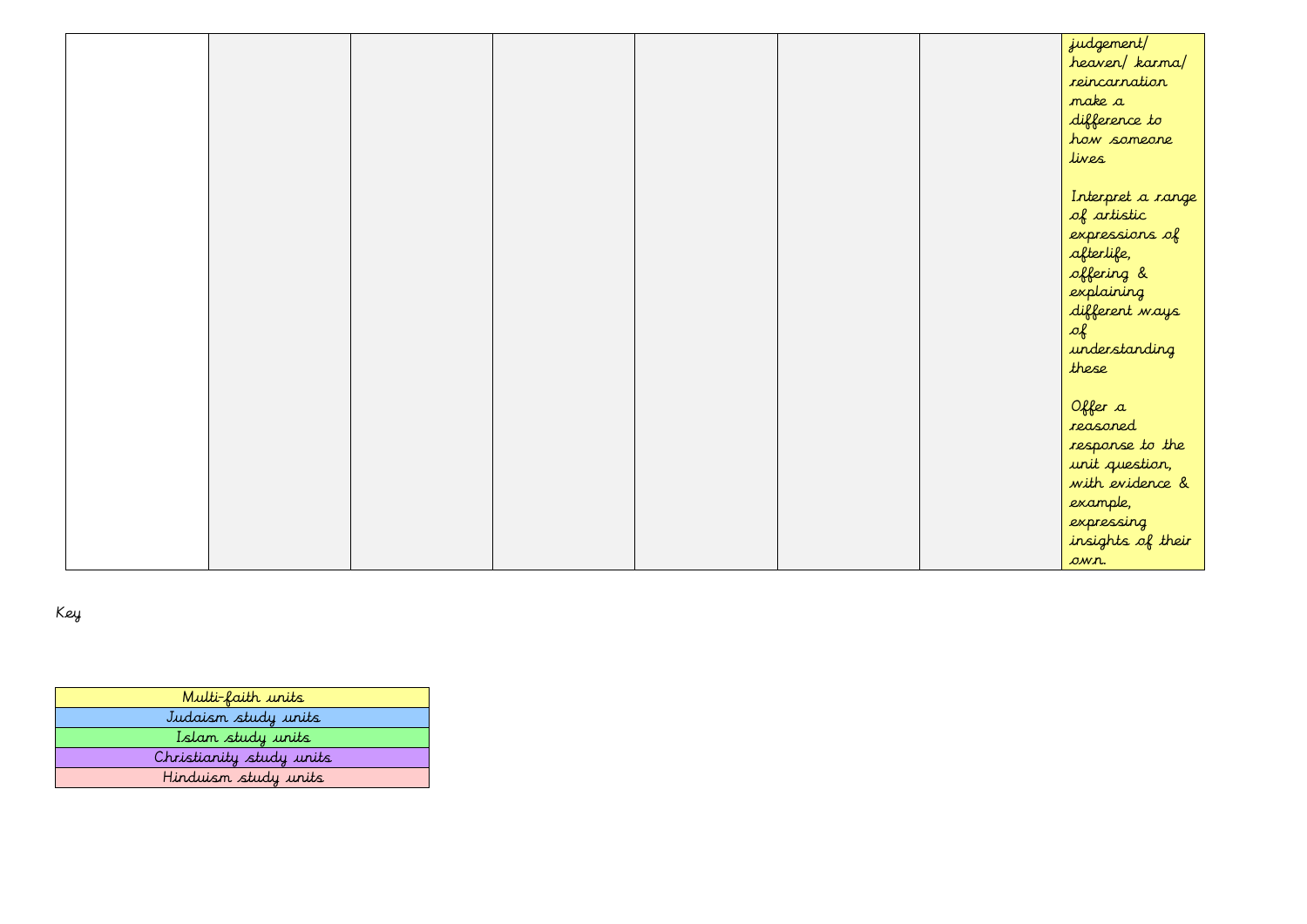#### Finlay Cammunity School - Reception - R.E knowledge arganiser

#### **Overview**

#### **Religious Education**

-In Religious Education, we learn about the different religions around the world.

-Religions are made up of ideas that a group of people believe in



-Religious Education helps us to make sense of the world and the different things and people that are in it.

In EYFS, R.E. is based within 'Personal and Social Development' and 'Understanding the World' learning areas.

|                                     | Understanding the World - People and Communities                                                                                                                                                                                                                                                                                                                                                                                                                                         |
|-------------------------------------|------------------------------------------------------------------------------------------------------------------------------------------------------------------------------------------------------------------------------------------------------------------------------------------------------------------------------------------------------------------------------------------------------------------------------------------------------------------------------------------|
| Past and<br>present                 | -A way of life is how you choose to spend your time.<br>-Different people around the world (including those<br>from different religions) have different ways of life.<br>Parts of your way in life may include your rituals<br>(habits) - e.g. eating, celebrating, praying, dressing.                                                                                                                                                                                                   |
| People, culture<br>and<br>community | -A community is a group of people who live in a<br>particular place or have something in common.<br>-E.g. all of the teachers, parents and children at your<br>school make up your school community.<br>-People of the same religion are a religious community.<br>-A tradition is something that people in a group or<br>community do, that has been passed down over time.<br>-E.g. eating certain foods, wearing certain clothes.<br>-Your traditions may be a part of your religion. |
| People, culture<br>and<br>community | There are many different events that we celebrate<br>through the year. Some of these are a part of religions.<br>Birthdays Weddings Christmas Eid<br>Diwali<br>Holi<br>Funerals Christening Anniversary<br>Easter                                                                                                                                                                                                                                                                        |

| <b>Personal and Social Development</b>                                              |                  |
|-------------------------------------------------------------------------------------|------------------|
| Self-Regulation                                                                     | Key Vocabulary   |
| We all have things in common and things that make us unique (different to everyone  |                  |
| else). This is good - it is what makes you, you! Our opinion is what we think about | Religion         |
| something, and differ to others' opinions.                                          |                  |
| We all have different likes & dislikes, e.g. we may have different hobbies.         | Community        |
| Managing self                                                                       |                  |
| Emotions are our inner feelings. There are lots of words to describe our emotions   | <b>Tradition</b> |
| -It is important that we understand our emotions, and the emotions of other people. |                  |
| -Our behaviour is the way that we act. Good behaviour means following rules, and    | Way of Life      |
| treating people and things with kindness and respect.                               |                  |
| We show resilience perseverance in challenges.                                      | Unique           |
| <b>Building Relationships</b>                                                       |                  |
| Develop a sense of responsibility and membership of the community.                  | Emotions         |
| It is important to build constructive and respectful relationships.                 |                  |
| We express how we feel and considers others feelings.                               | Behaviour        |
| See themselves as an individual.                                                    |                  |
|                                                                                     | Relationships    |
|                                                                                     |                  |